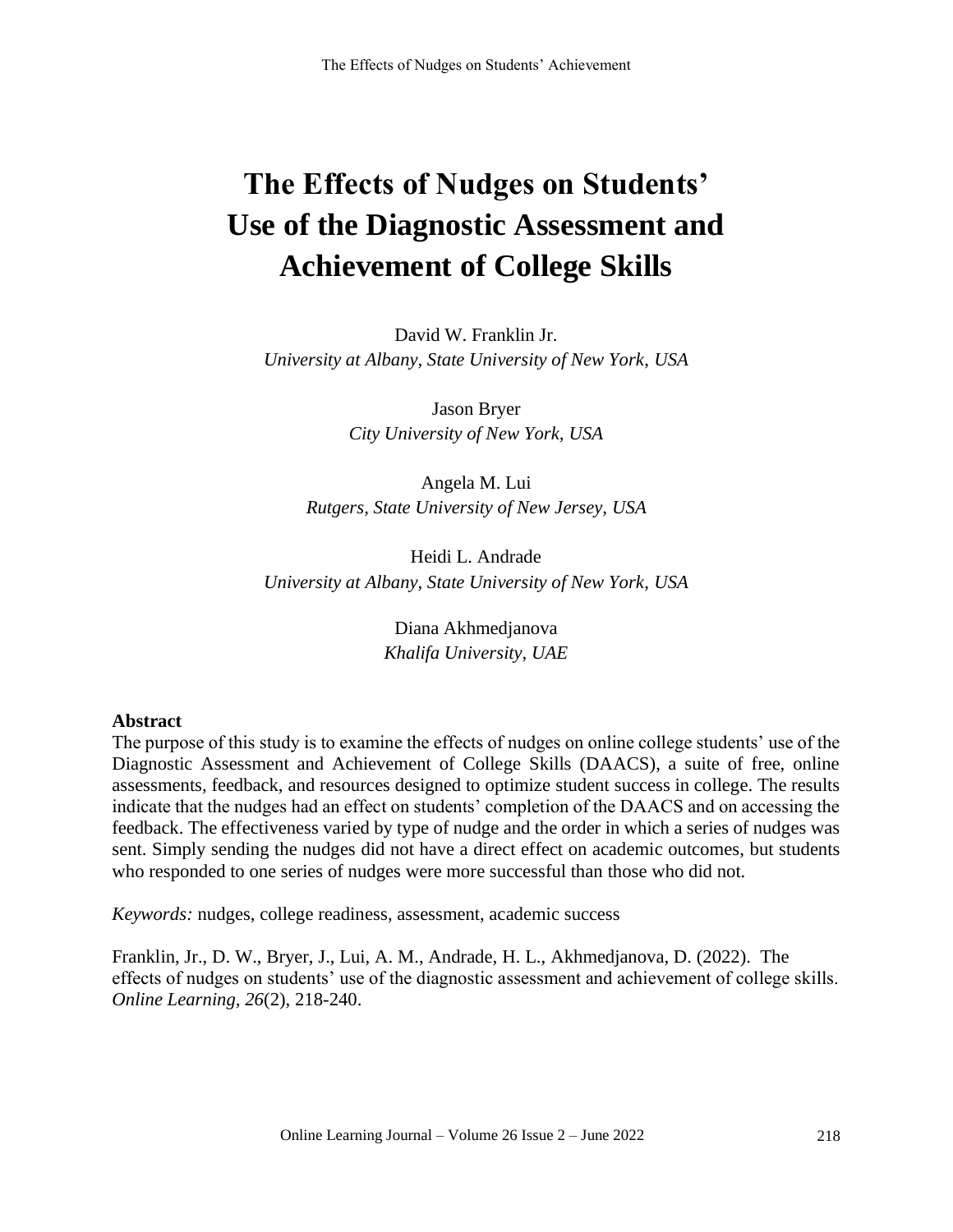Identifying and addressing the preparedness of newly enrolled college students is one of the most pressing issues in higher education today (Fay et al., 2017; Mokher et al., 2019; National Center for Public Policy and Higher Education & Southern Regional Education Board, 2010). Seventy-five percent of all high school seniors are unprepared for post-secondary coursework in mathematics, and 63% are unprepared for coursework in reading (National Assessment of Educational Progress, 2019). Over half of all 2019 high school graduates nationwide took the ACT. Of these, almost 40% failed to meet any of the four ACT College Readiness Benchmarks (ACT, 2019).

Unfortunately, traditional methods of bolstering college readiness skills have been shown to be ineffective, unnecessary for the majority of students, and associated with negative outcomes (Jaggars & Stacey, 2014). A different approach to enhancing college readiness is to offer newly enrolled college students the opportunity to assess their levels of readiness and apply feedback to become better prepared on their own. The Diagnostic Assessment and Achievement of College Skills (DAACS) system was developed with this purpose in mind (Vanderslice-Barr, 2020).

The Diagnostic Assessment and Achievement of College Skills, or DAACS, is a suite of open source, online assessments and supports (both technological and social) designed to help students prepare for the rigors of college (https://daacs.net/). Students use the DAACS website by taking four assessments, including mathematics, reading, writing, and self-regulated learning. They receive instant results on the assessments, along with individualized feedback and links to free online resources designed to help them fill in gaps in their knowledge and skills. Students who use the DAACS tend to have better academic outcomes than those who do not (Bryer et al., 2019), but not all students fully use it by reviewing their feedback and accessing related resources. In this paper, we report on the effectiveness of various behavioral nudges that encourage students to take the assessments and read the feedback.

# **What is the DAACS?**

DAACS has four major components: (1) diagnostic assessments of students' readiness for college in terms of self-regulated learning (SRL), reading, writing, and mathematics; (2) instant, automated, customized feedback with recommendations and links to open educational resources (OERs) that help students address deficiencies; (3) information that enables academic advisors to help students address deficiencies identified by the assessments; and (4) predictive models that identify students at risk as well as the specific risk factors. The first three components are designed to directly influence student functioning, while the fourth is intended for institutional use. Taken together, the components align with the strategies recommended by the What Works Clearinghouse (WWC; Bailey et al., 2016) for supporting postsecondary students, with the exception of providing monetary incentives (Table 1).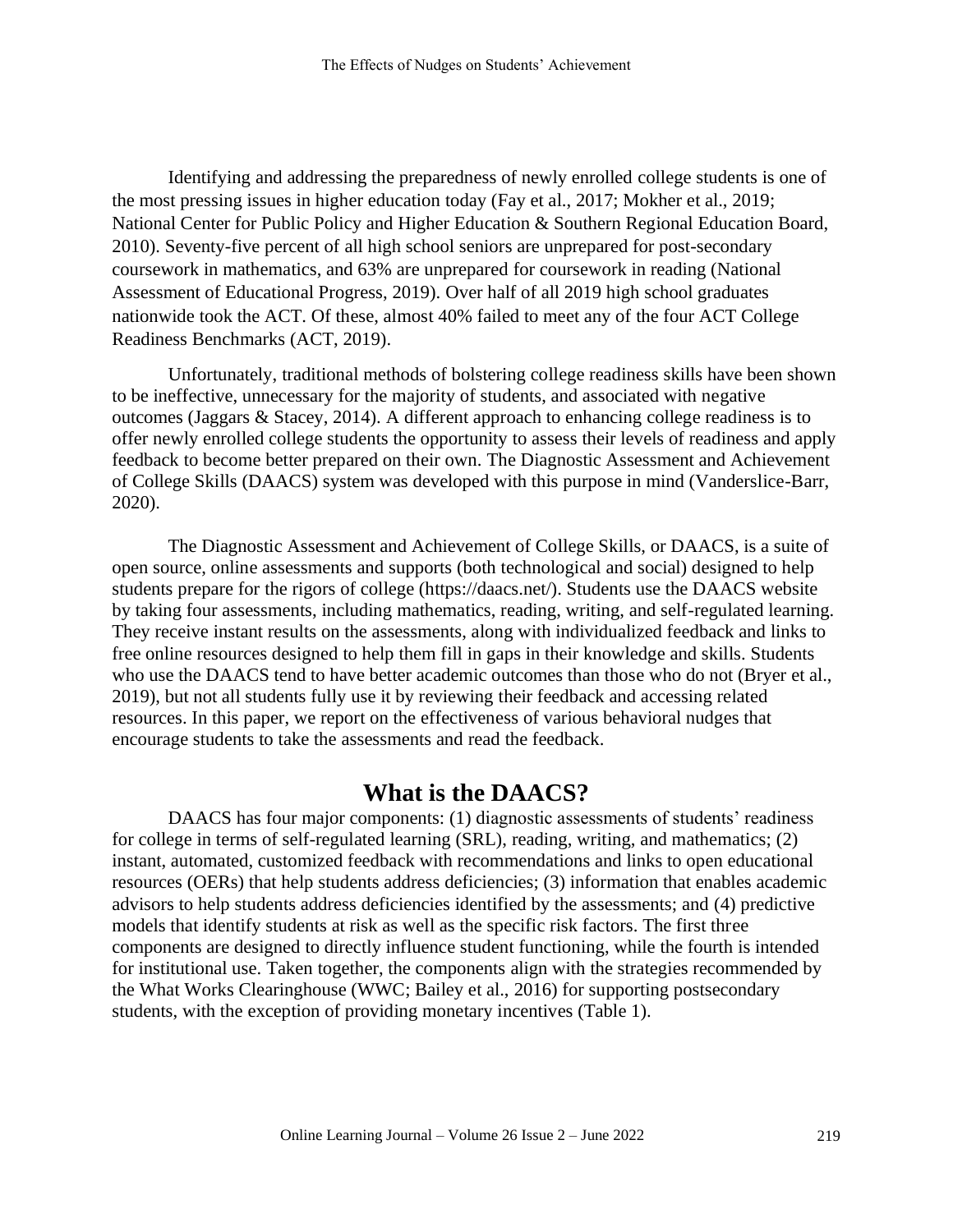#### **Table 1**

*WWC Strategies for Postsecondary Students in Developmental Education, and DAACS Features* **WWC Strategy Instantiation in DAACS**

|   | <i>W</i> WC Strategy                                                       | німаннаціянні і радсэ                                                                                                                                       |
|---|----------------------------------------------------------------------------|-------------------------------------------------------------------------------------------------------------------------------------------------------------|
|   | Use multiple measures to assess<br>postsecondary readiness                 | Diagnostic assessments of students' SRL, reading, writing, and<br>mathematics, followed by feedback, recommended strategies, and<br>links to OERs           |
|   | Require regular participation in<br>enhanced advising activities           | Access to DAACS dashboards and results by trained academic<br>advisors                                                                                      |
| 3 | Offer students performance-based<br>monetary incentives                    | Not applicable                                                                                                                                              |
| 4 | Compress developmental education                                           | Access to feedback, recommended strategies, and links to OERs<br>enables students to engage in self-directed learning to prepare for<br>college-level work  |
|   | Teach students how to become self-<br>regulated learners                   | SRL and writing assessments assess SRL, support students in<br>making concrete improvement plans, and link to the online SRL<br>Lab (https://srl.daacs.net) |
| 6 | Implement comprehensive, integrated,<br>and long-lasting support programs. | Assessments of key soft skills such as SRL; integration into new<br>student orientation and advising; freely available to students                          |

The immediate feedback students receive upon completing the assessments and the related links to OERs are designed to promote self-directed learning. Consistent with the design intentions, findings from a randomized control trial at two institutions of higher education ( $n =$ 21,381) indicated that the DAACS is helpful to students who used the feedback and resources. Students who not only took the assessments but also clicked on the feedback (presumably to read it) were significantly more likely to complete their first six months of coursework on-time and were significantly more successful in earning credits than were the students who only took the assessments (Bryer et al., 2019). These results suggest that DAACS could be beneficial to those students who might not already be inclined to use it. In response, we developed nudges in the form of emailed encouragement for students to take advantage of the DAACS assessments, feedback, and resources.

## *DAACS Nudges*

Nudge theory gained prominence after the publication of Thaler and Sunstein's book entitled *Nudge: Improving Decisions about Health, Wealth, and Happiness* (2008). According to their theory, which is grounded in behavioral economics, people make decisions based on tradeoffs between costs and benefits. In the context of education, for example, making the decision to pursue a college degree involves a trade-off between costs (effort, time, and money) and benefits (future earnings). Nudges to take action can "alter people's behaviors in a predictable way without forbidding any options or significantly changing their economic incentives" (Thaler  $\&$ Sunstein, 2008, p. 6), and break down barriers to success (Damgaard & Nielsen, 2018). Given the pressing need to help a large number of students navigate online learning without a commensurate increase in institutional resources, nudges provide an inexpensive way to encourage students to use tools that could be beneficial to them, such as the DAACS.

Taking the DAACS assessments and using the feedback and resources is a relatively small investment of effort and time that can result in substantial profit in terms of academic success (Bryer et al., 2019). If students are not aware of the benefits, however, they are unlikely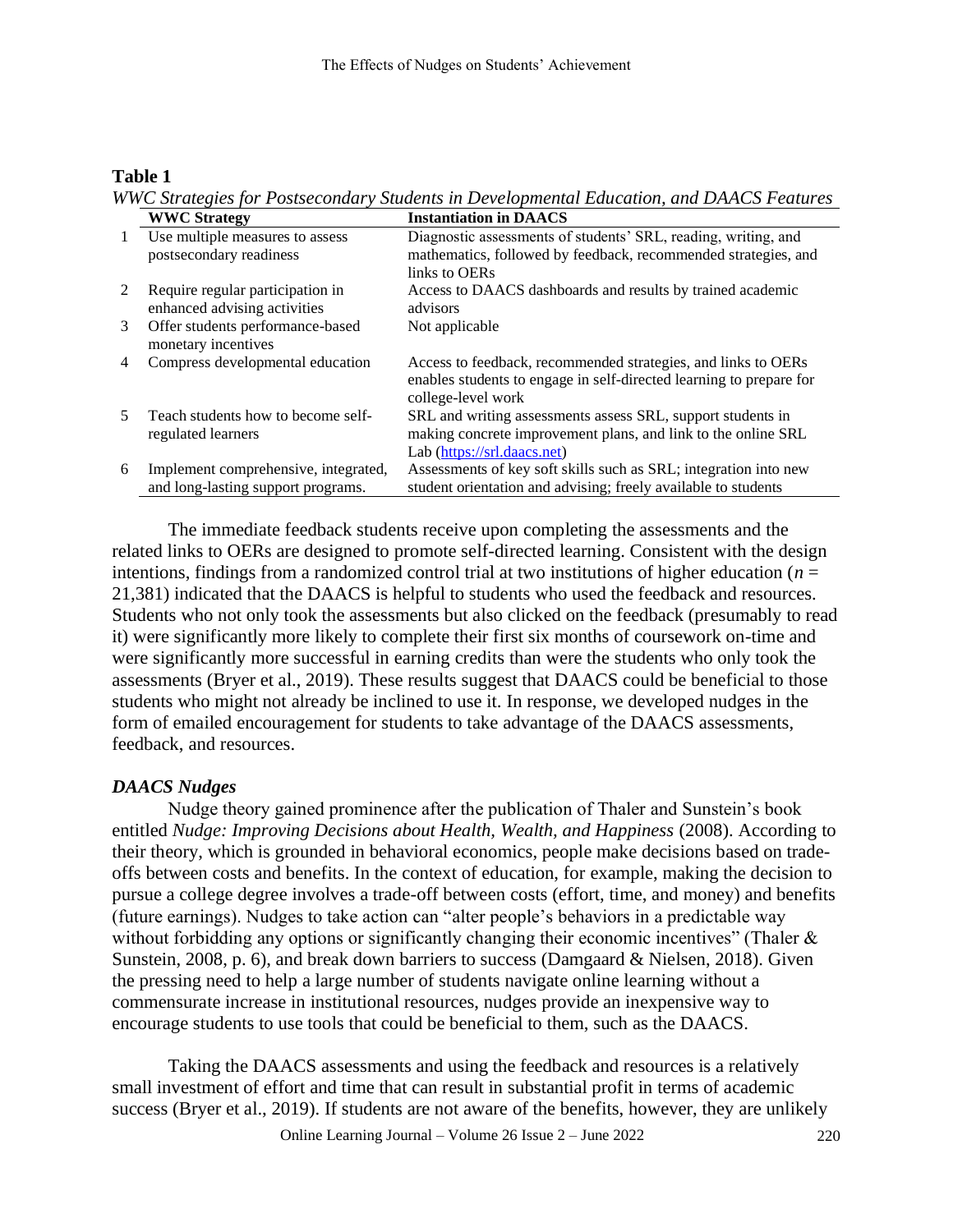to invest the time. A nudge could encourage them to spend time on improving their academic skills and solidify their investment in their education. The goal of this study was to prompt (or nudge) students to complete the DAACS assessments and read their feedback. We did so by sending emails with personalized encouragements to students who either had not yet completed the DAACS assessments or had taken the assessments but not reviewed the feedback.

## **Theoretical Framework**

Since the popularization of the concept, researchers have examined the effects of nudges on outcomes and behaviors in different domains, including education. The studies have a variety of foci, including setting default options, framing interventions, peer group manipulations, deadlines, goal-setting, reminders, social comparison, informational nudges, basic assistance, skill boosting, extrinsic motivation, social belonging, identity activation, and mindset (Damgaard & Nielsen, 2018). The nudges used in this study are most closely related to reminder, social comparison, and informational nudges, each of which are briefly reviewed next. **Reminder Nudges**

*Reminders* are a type of nudge that prompts students to turn their attention to a particular problem or task, gives them easy access to information, and/or reminds them of the benefits of completing a task (Damgaard & Nielsen, 2018). Research has demonstrated the efficacy of reminder nudges for a variety of academic outcomes. In two separate experimental studies, Castleman and Page (2015, 2017) designed interventions to increase college enrollment for high school students by sending them text message reminders of the tasks they needed to complete before starting college. Both of these studies found a positive effect on college enrollment (3% and 7% increases, respectively), but for one of the studies (2015), this effect was limited to students who did not have as much access to support for college planning in high school and who were less prepared for college matriculation upon high school graduation than other students.

The effects of reminder nudges have also been demonstrated in the completion of financial aid applications, conference presentations, and course assignments. Castleman and Page (2016) found significant experimental effects of reminders sent to community college students to refile their financial aid applications (a 12% increase compared to control group students), especially for low-achieving students. Page et al. (2020) also found quasi-experimental evidence that personalized text messages sent to 7,500 high school students about their financial aid filing status was associated with increases in filing and college enrollment. Another experimental study using reminder nudges found that they increased the number of graduate students who submitted presentations to an academic conference (Unkovic et al., 2016). Across two experimental studies, Motz et al. (2021) found that sending reminders about upcoming assignment deadlines to students in online courses increased their on-time assignment submissions and grades.

The research on reminder nudges suggests that they can encourage students to take the steps necessary for enrolling in college. However, some studies on reminder nudges have produced null results (e.g., Bird et al., 2019; Dobronyia et al., 2019), and there is a lack of research on whether reminder nudges can increase students' engagement in behaviors that could help them improve their success while in college (see Motz et al., 2021, for an exception). To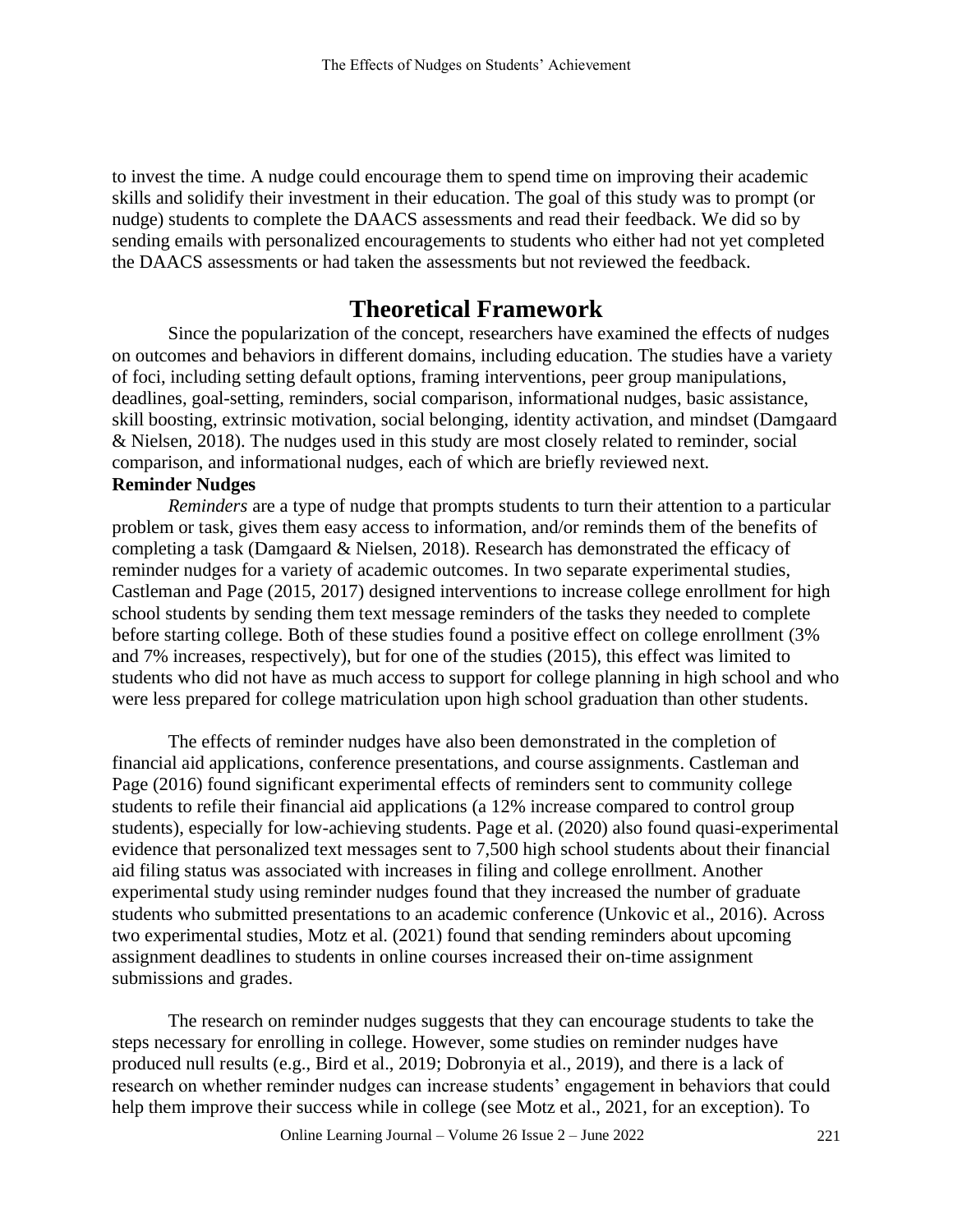test their effectiveness in the college context, all of the nudges designed for this project include a reminder component. For one set of nudges, the reminder is for students who have not yet completed the DAACS. For the other set of nudges, the reminder is for those who have completed the DAACS to return to the website to review their results and feedback. **Social Comparison Nudges**

*Social comparison nudges* provide information about others' behavior or performance to change the nudged person's behavior or performance in the desirable direction. For example, Thaler and Sunstein (2008) described a study in which tax delinquent individuals in the United Kingdom were told that nine out of ten people pay their taxes on time, and the recipients of the nudge were among the few who had not yet done so. This resulted in a 15% increase in payment within 23 days. There has also been research on the effectiveness of social norms nudges in education. For example, applicants for Teach for America (TFA) who were admitted into the program were given information in their admissions letter about the high percentage of applicants who joined TFA, and were significantly more likely to join than a control group of students who were not given this information (Coffman et al., 2017). Another study by Eyinck et al. (2019) found that sending students in an Introductory Psychology class a message with a descriptive norm that provided information about what other students did was more effective for improving students' learning outcomes than sending them a message with an injunctive norm that provided information about what students should do.

Other studies test the effect of nudges that provide information about the performance of other students. These studies provide mixed evidence of effectiveness. For example, when nudges are provided in a way that compares students' performance to other students, some studies find a positive effect (e.g., Tran & Zeckhauser, 2012), while other studies find a negative effect (e.g., Azmat et al., 2019). Similarly, when students' performance as compared to other students is made public (e.g., posted online for other students to see, or being given an award for their grades), there is sometimes a positive effect (e.g., Tran & Zeckhauser, 2012) and sometimes a negative effect (e.g., Wagner & Riener, 2015). Damgaard and Nielsen (2018) suggest that relative performance feedback, rather than just social norm information, can have a demotivating effect by subtly conveying to high-performing students that they do not have to try as hard and discouraging lower performing students from trying at all. They suggest that providing students with enough time to change their behavior in a productive way can make performance nudges work more effectively.

One study navigated the potential negative impact of relative performance feedback by providing information about the performance of students who exhibit certain behaviors to nudge those students toward more beneficial behaviors. In an experiment with over 24,000 students in a Massive Open Online Course (MOOC), Martinez (2013) sent an e-mail nudge about how students who procrastinate tend to perform worse than students who do not. This nudge was sent before the last quiz was due, rather than earlier in the course, which would have given students more time to change their behavior, as suggested by Damgaard and Nielsen (2018). Still, the nudged students were 17% more likely to complete the course than a control group.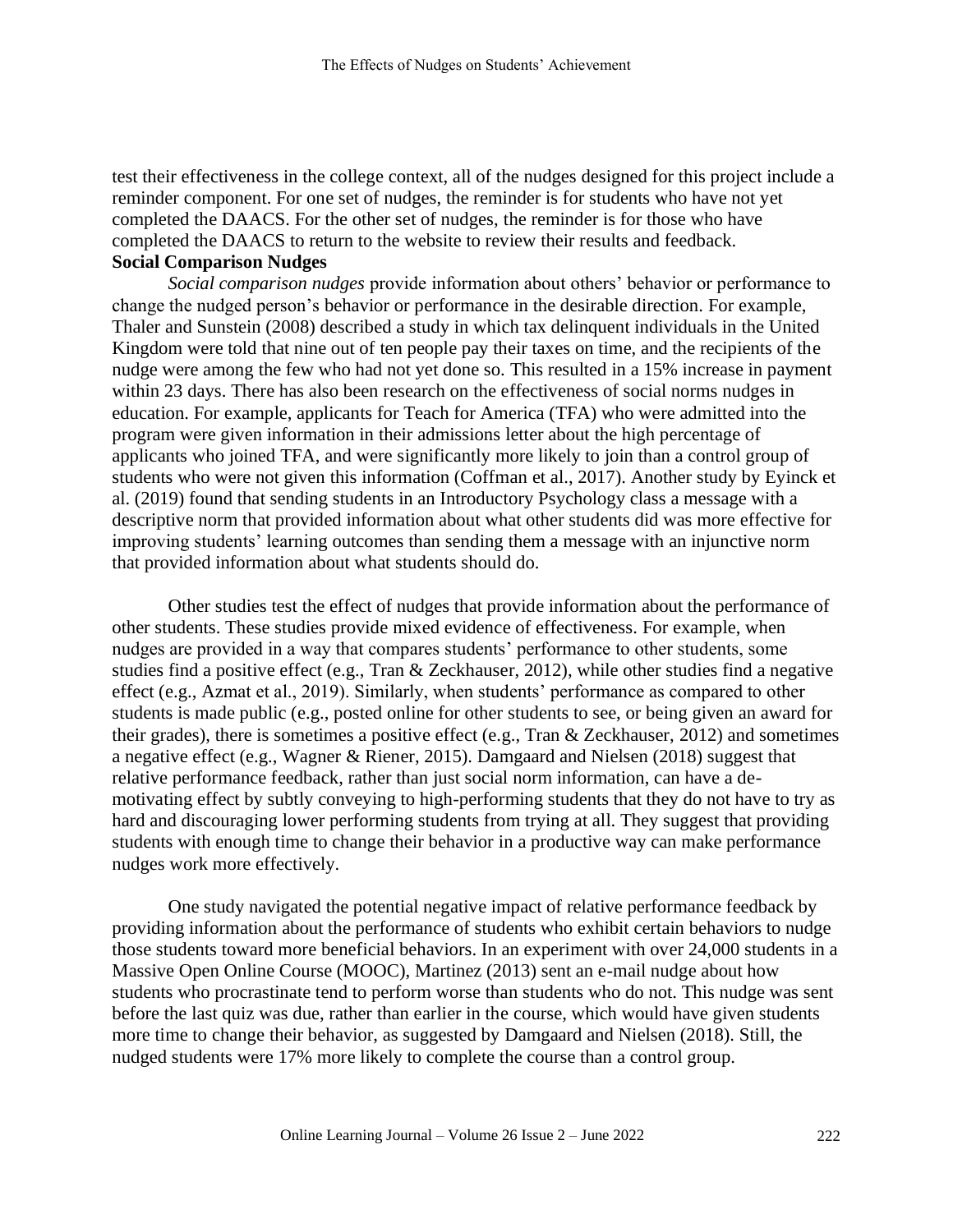We decided to test the effectiveness of two different types of social comparison nudges on students' completion of the DAACS (hereafter referred to as Completion Nudges). For both of these nudges, we used descriptive norms (i.e., describing what other students actually do), which Eyinck et al. (2019) found are more effective for improving students' learning outcomes than injunctive norms (i.e., describing what should be done). With one of the nudges, we used a simple social norms nudge similar to Coffman et al. (2017), in which we inform students that the majority of students have completed the DAACS, and that they are in the small minority of students who have not. The other nudge was designed to test the effect of providing information about performance in a manner similar to Martinez (2013), by informing students how much more successful are students who have completed the DAACS, and informing them that they are in the small minority of students who have not. As per Damgaard and Nielsen's (2018) suggestion, these nudges were sent soon after students enrolled in college, in order to provide enough time for them to take the DAACS and become better learners. This nudge has elements of a social comparison nudge, since it provides information about the benefits of DAACS on other students' performance, and also elements of an informational nudge, which is described next.

#### **Informational Nudges**

*Informational nudges* aim to improve outcomes by providing information about people's behavior and ability, or by encouraging them to overcome behavioral barriers that might impede their success (Damgaard & Nielsen, 2018). Studies have found positive effects of these types of nudges on a variety of academic outcomes. Some of these studies provide generic, nonpersonalized information to students. For example, providing information to students about plagiarism (Dee & Jacob, 2012), procrastination (Martinez, 2013), grit (Alan et al., 2019), and strategies for persisting in college (Bettinger & Baker, 2014) has been linked to improvements in those areas and relevant outcomes such as math performance (Alan et al., 2019) and college graduation (Bettinger & Baker, 2014). However, some studies have found very small or null effects of informational nudges on outcomes such as students' use of a website to find out more about a college in Michigan and their financial aid process (Hyman, 2019), and college enrollment by high school students (Gurantz et al., 2020).

Another study using a personalized informational nudge asked students in MOOCs to write about how they plan to complete the course and finish their assignments on time (Yeomans & Reich, 2017). This resulted in a 29% increase in course completion compared to control students. However, students who were immediately nudged to review what they wrote and adhere to their plan were not any more successful than students who simply responded to the prompt. DAACS uses a similar, personalized prompt for its diagnostic writing assessment, in which students are prompted to reflect on their self-regulated learning survey results and commit to using the strategies included in the feedback. For this study, we used nudges that encouraged them to review the feedback on their strengths and weaknesses in terms of self-regulated learning, as well as a nudge that encouraged them to review what they wrote about SRL for the writing assessment. We expected this nudge to be more effective than the one used by Yeomans and Reich (2017) for three reasons: (1) our writing assessment prompt had students write about their SRL survey results and feedback for improving their learning; (2) students were nudged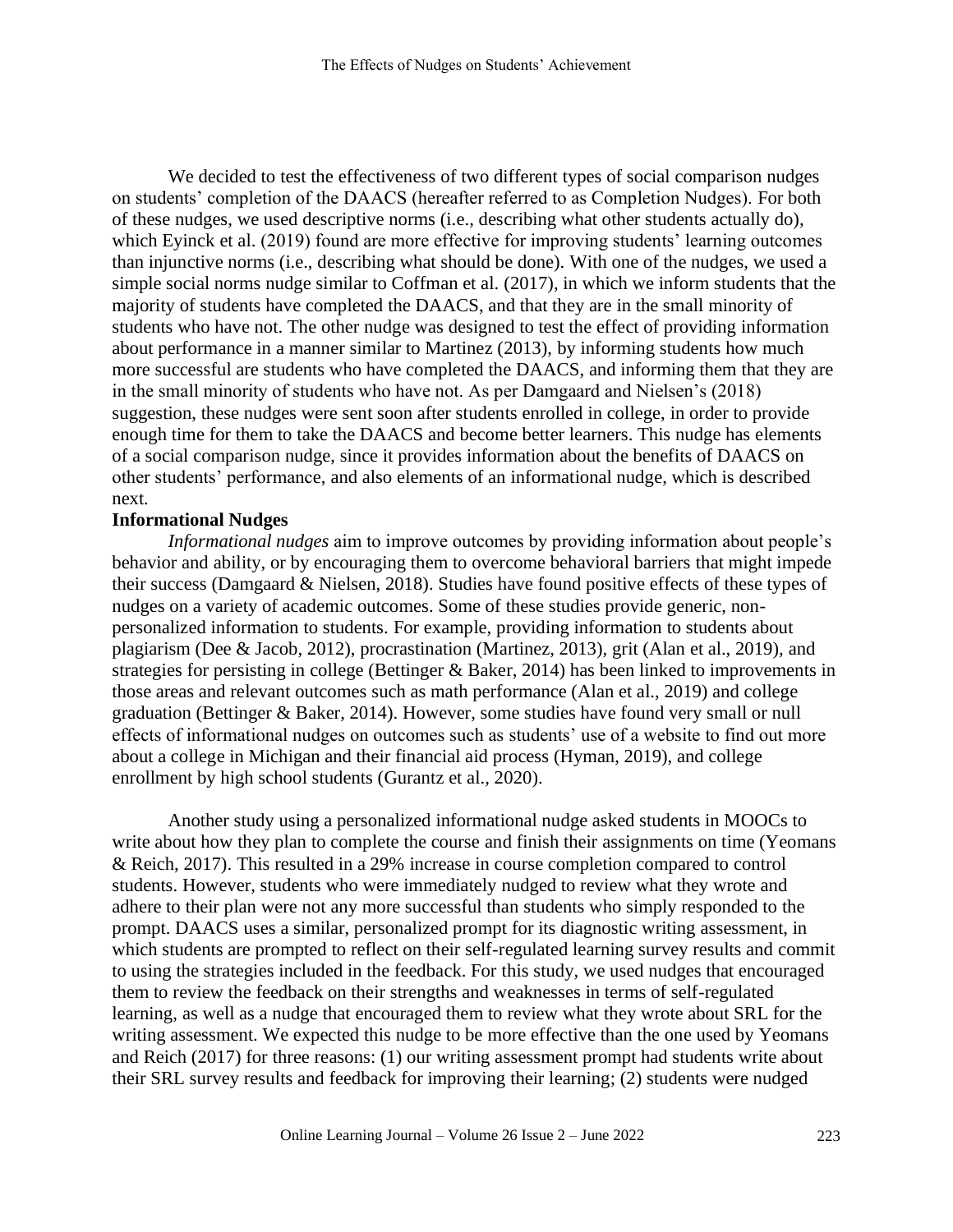months after they wrote their essay for the writing assessment, as opposed to immediately after writing; (3) the nudge was included in a series of three nudges.

#### **Design Principles and Research Questions**

Yi (2019) recommended three design principles for nudges, each of which were considered in the creation of the DAACS nudges: Nudges should (1) serve as a connection between students and services that are available to them that they are not yet using; (2) address students' specific challenges and cognitive barriers; and (3) be brief and carefully timed, since the efficacy of nudges diminishes with exposure. In light of these design recommendations and the research on various types of nudges, as well as the purposes and features of DAACS, we created two types of nudges—Completion Nudges and informational Review-the-Feedback Nudges—with two or three variants each. The purpose of this study is to determine the effect of these nudges on students' use of DAACS and its feedback. Our investigation is guided by the following research questions:

- 1. Do Completion Nudges increase rates of completion of the DAACS assessments? If so, which type of nudge (social norms or performance) has the largest effect on completion?
- 2. Do students who had already completed the assessments login to the DAACS website when they receive a series of three informational Review-the-Feedback Nudges (strength, weakness, writing)? If so, which sequence of nudges has the greatest effect on the number of logins?
- 3. Do nudges have an effect on students' first-term course completion? If so, which nudges have the largest effect?
- 4. Of the students who received a nudge, is responding to it associated with an increase in first-term course completion? If so, which nudges have the strongest association?

# **Method**

#### **Participants**

The study sample included incoming undergraduate students at Excelsior College, a private, nonprofit, online liberal arts college comprised of three schools (Undergraduate Studies, Graduate Studies, and Nursing) that offers over 40 programs in business health sciences, liberal arts, nursing, public service, and technology. Excelsior College serves predominately nontraditional, first-generation college students with an average age of 34. All newly enrolled students are given access to the DAACS as part of the college's online, asynchronous orientation. Although students are encouraged to complete the orientation, there are no consequences for not completing it. As a result, many students take the DAACS assessments, but many others do not.

Between April and December of 2019, 9,959 students enrolled at the institution. Two samples were selected from this pool of students for this study: Students who did not complete DAACS within three weeks of enrolling  $(n = 5,130)$  were selected to receive a Completion Nudge to complete the assessments. The second sample included students who completed DAACS  $(n = 1,302)$  and were to receive a series of Review-the-Feedback Nudges.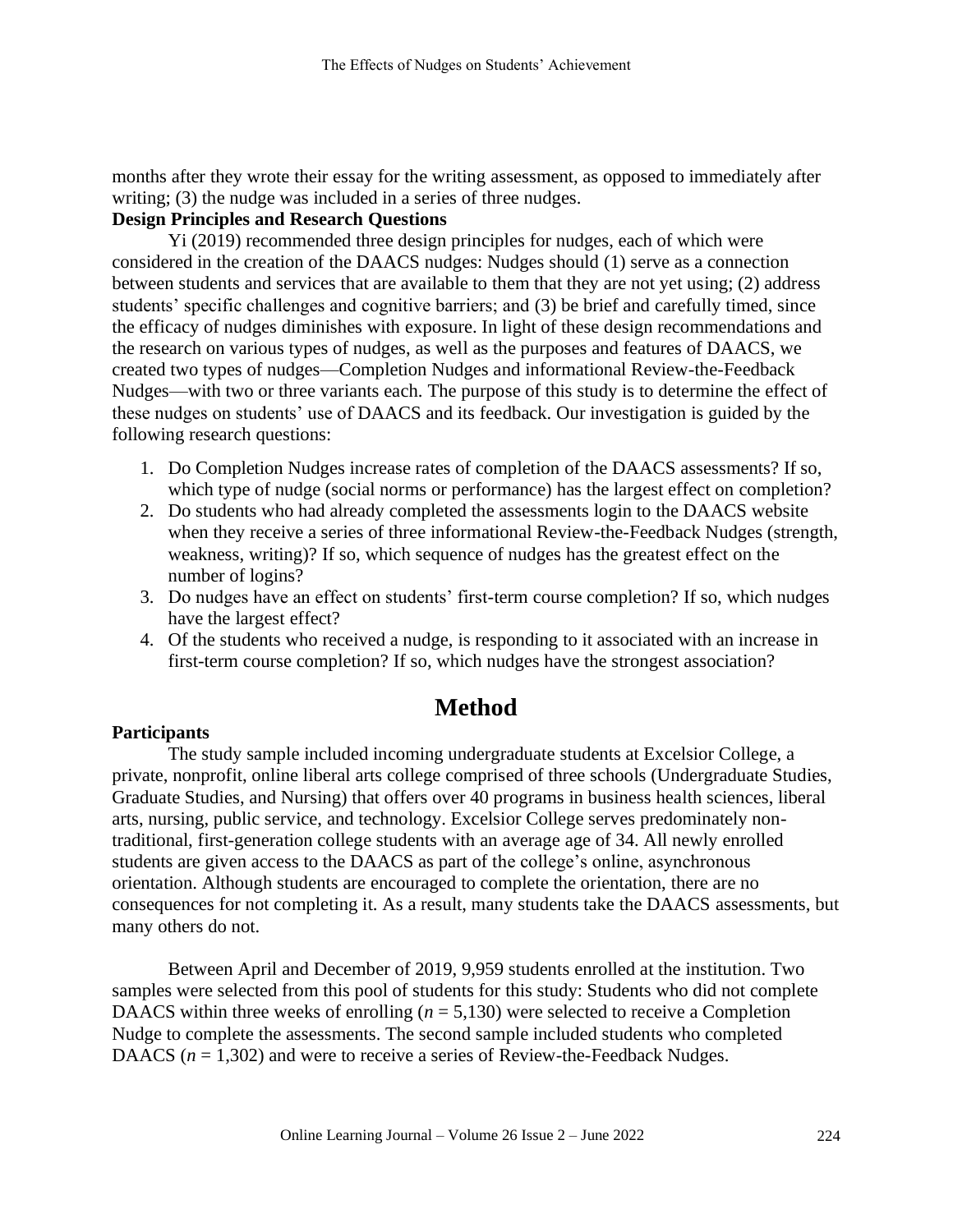To comply with ethical standards, students who were less than 18 years of age were omitted from our sample, as were students who opted out of the study. Our final sample sizes for the Completion Nudges and Review-the-Feedback Nudges groups were  $n = 5,057$  and  $n = 1,255$ , respectively. Demographics of the two samples are provided in Tables 2 and 3. Tests of equality between the treatment and control groups for both the Completion Nudges and Review-the-Feedback groups revealed trivial or no differences in demographic variables.

#### **Table 2**

*Sample Demographics for Completion Nudges Group*

|                                              |                                  | <b>Control</b> |       | <b>Performance</b><br><b>Nudge</b> |       | <b>Social Norms Nudge</b> |     |
|----------------------------------------------|----------------------------------|----------------|-------|------------------------------------|-------|---------------------------|-----|
|                                              |                                  | (n)            | (%)   | (n)                                | (%)   | (n)                       | (%) |
| <b>Gender</b>                                | Male                             | 880            | 51%   | 934                                | 55%   | 916                       | 55% |
|                                              | Female                           | 845            | 49%   | 767                                | 45%   | 753                       | 45% |
|                                              | <b>NA</b>                        | $\mathbf{1}$   | $0\%$ | $\boldsymbol{0}$                   | $0\%$ | $\boldsymbol{0}$          | 0%  |
| <b>Ethnicity</b>                             | White                            | 1094           | 63%   | 1073                               | 63%   | 1032                      | 62% |
|                                              | <b>Black or African American</b> | 277            | 16%   | 270                                | 16%   | 267                       | 16% |
|                                              | Hispanic                         | 220            | 13%   | 218                                | 13%   | 219                       | 13% |
|                                              | Asian                            | 54             | 3%    | 57                                 | 3%    | 50                        | 3%  |
| Two or more races                            |                                  | 57             | 3%    | 62                                 | 4%    | 67                        | 4%  |
| American Indian or Alaska<br>Native          |                                  | 11             | 1%    | $\tau$                             | 0%    | $\tau$                    | 0%  |
| Native Hawaiian or Other<br>Pacific Islander |                                  | 9              | 1%    | 10                                 | 1%    | 10                        | 1%  |
|                                              | Unknown                          | $\overline{4}$ | 0%    | $\overline{4}$                     | 0%    | 17                        | 1%  |
| <b>First Generation</b>                      | N <sub>o</sub>                   | 922            | 53%   | 899                                | 53%   | 880                       | 53% |
|                                              | Yes                              | 390            | 23%   | 372                                | 22%   | 375                       | 22% |
|                                              | NA                               | 414            | 24%   | 430                                | 25%   | 414                       | 25% |
| <b>Active Military</b>                       | N <sub>o</sub>                   | 1112           | 64%   | 1066                               | 63%   | 1062                      | 64% |
|                                              | Yes                              | 614            | 36%   | 635                                | 37%   | 607                       | 36% |

Online Learning Journal – Volume 26 Issue 2 – June 2022 225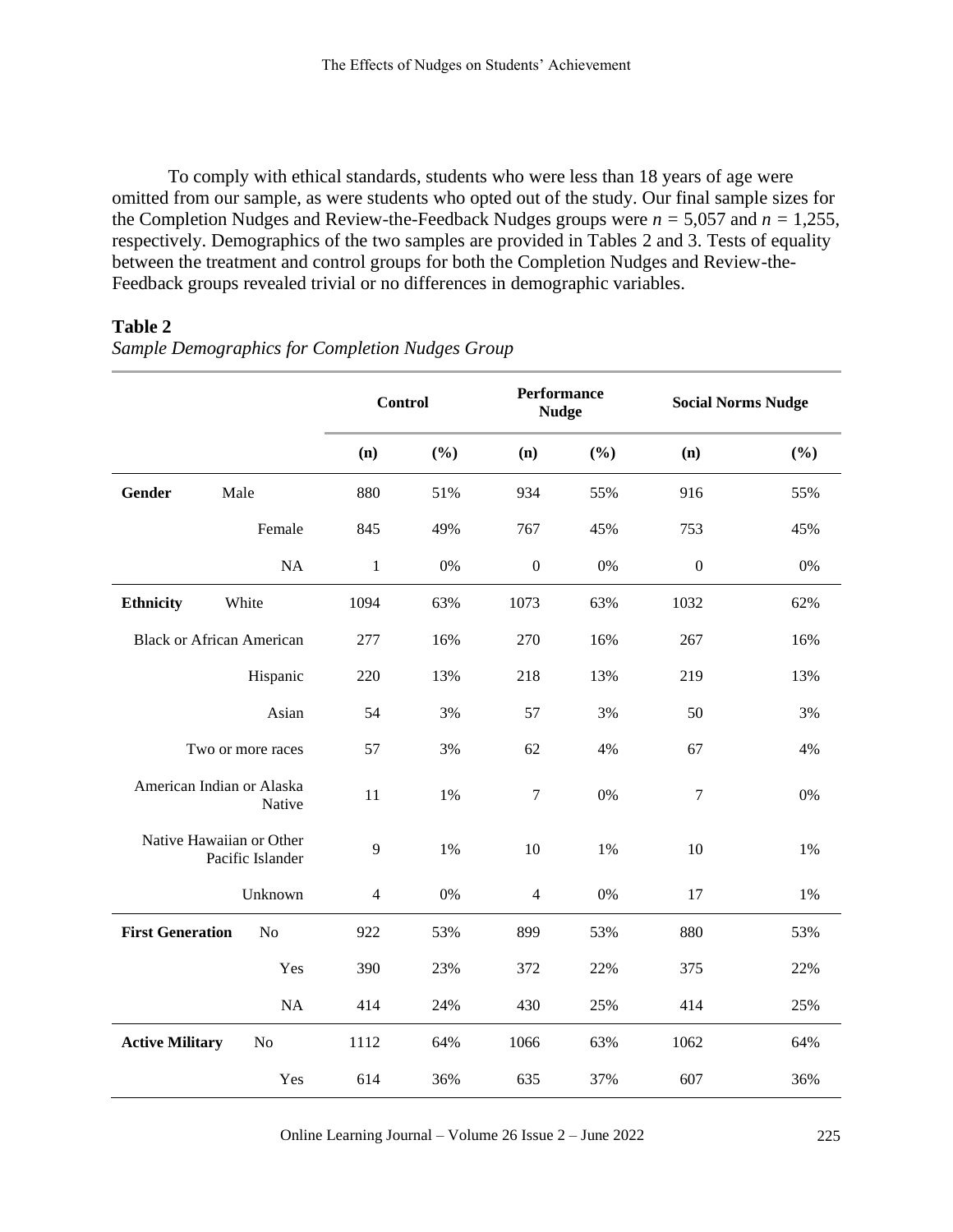|               |                | <b>Control</b> |     | <b>Performance</b><br><b>Nudge</b> |        | <b>Social Norms Nudge</b> |        |
|---------------|----------------|----------------|-----|------------------------------------|--------|---------------------------|--------|
|               |                | (n)            | (%) | (n)                                | $(\%)$ | (n)                       | $(\%)$ |
| <b>Income</b> | $\geq 120,000$ | 152            | 9%  | 135                                | $8\%$  | 139                       | $8\%$  |
|               | < 100,000      | 100            | 6%  | 85                                 | 5%     | 106                       | 6%     |
|               | < 120,000      | 96             | 6%  | 103                                | 6%     | 78                        | 5%     |
|               | < 25,000       | 154            | 9%  | 158                                | 9%     | 155                       | 9%     |
|               | < 35,000       | 149            | 9%  | 152                                | 9%     | 150                       | 9%     |
|               | < 45,000       | 165            | 10% | 156                                | 9%     | 152                       | 9%     |
|               | < 55,000       | 184            | 11% | 173                                | 10%    | 154                       | 9%     |
|               | < 70,000       | 180            | 10% | 194                                | 11%    | 174                       | 10%    |
|               | < 85,000       | 148            | 9%  | 137                                | 8%     | 172                       | 10%    |
|               | NA             | 398            | 23% | 408                                | 24%    | 389                       | 23%    |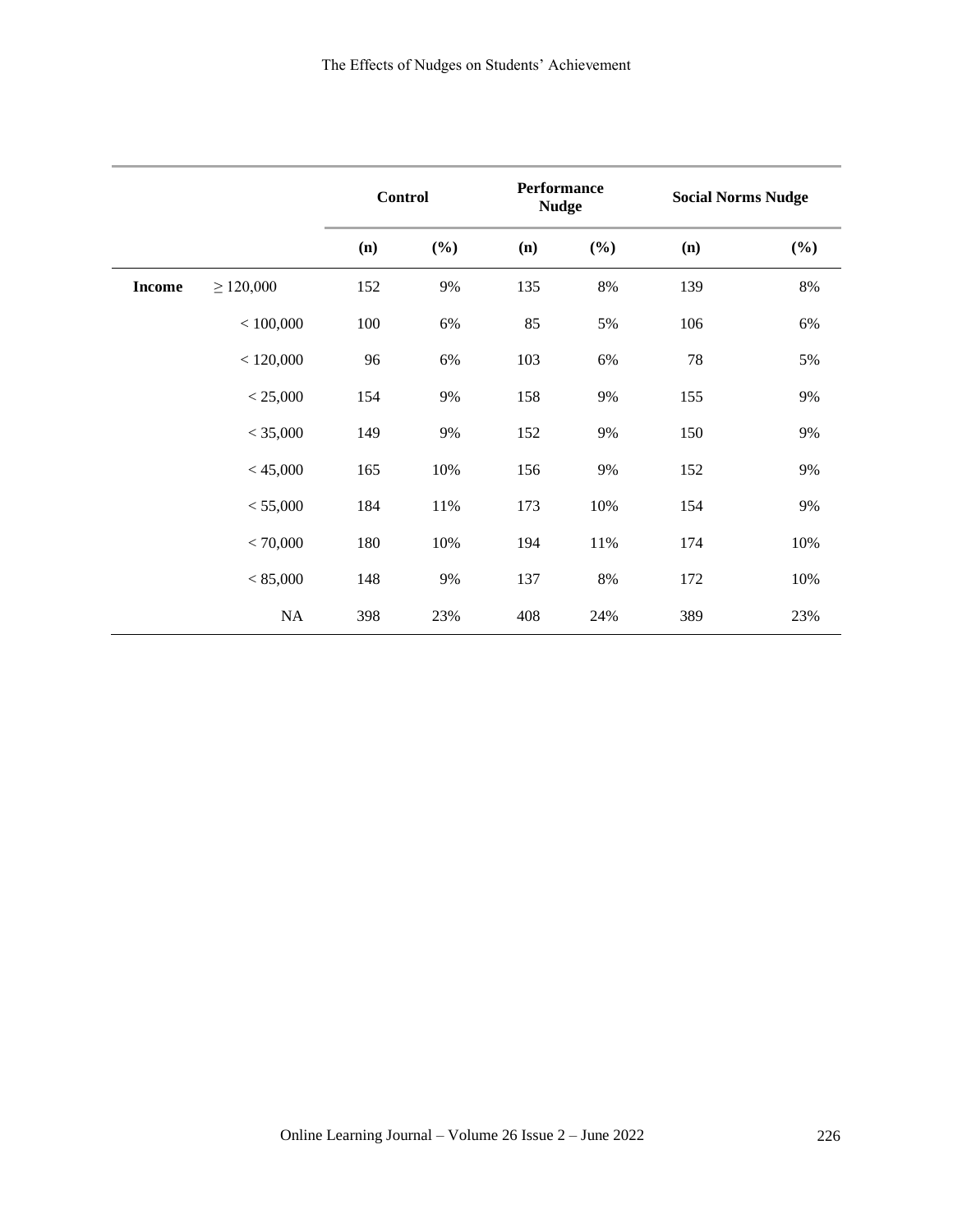|                         |                                              | Control        |        |                | St.We.Wr. |                | We.Wr.St. |              | Wr.St.We. |  |
|-------------------------|----------------------------------------------|----------------|--------|----------------|-----------|----------------|-----------|--------------|-----------|--|
|                         |                                              | (n)            | $(\%)$ | (n)            | $(\%)$    | (n)            | (%)       | (n)          | (%)       |  |
| Gender                  | Female                                       | 110            | 38%    | 128            | 41%       | 135            | 40%       | 128          | 38%       |  |
|                         | Male                                         | 182            | 62%    | 186            | 59%       | 201            | 60%       | 210          | 62%       |  |
| <b>Ethnicity</b>        | White                                        | 188            | 64%    | 198            | 63%       | 213            | 63%       | 220          | 65%       |  |
|                         | <b>Black or African</b><br>American          | 49             | 17%    | 33             | 11%       | 43             | 13%       | 36           | 11%       |  |
|                         | Hispanic                                     | 33             | 11%    | 50             | 16%       | 51             | 15%       | 54           | 16%       |  |
|                         | Two or more races                            | 9              | 3%     | 13             | 4%        | 19             | 6%        | 11           | 3%        |  |
|                         | Asian                                        | $\sqrt{6}$     | 2%     | 12             | 4%        | 5              | 1%        | 12           | 4%        |  |
|                         | American Indian or<br>Alaska Native          | $\overline{2}$ | 1%     | 5              | 2%        | $\mathbf{1}$   | 0%        | $\mathbf{1}$ | 0%        |  |
|                         | Native Hawaiian or<br>Other Pacific Islander | $\sqrt{2}$     | 1%     | $\mathbf{1}$   | 0%        | $\sqrt{2}$     | 1%        | 3            | 1%        |  |
|                         | Unknown                                      | $\mathfrak{Z}$ | 1%     | $\mathfrak{2}$ | 1%        | $\mathfrak{2}$ | 1%        | $\mathbf{1}$ | $0\%$     |  |
| <b>First Generation</b> | N <sub>o</sub>                               | 113            | 39%    | 112            | 36%       | 137            | 41%       | 134          | 40%       |  |
|                         | Yes                                          | 45             | 15%    | 59             | 19%       | 46             | 14%       | 67           | 20%       |  |
|                         | NA                                           | 134            | 46%    | 143            | 46%       | 153            | 46%       | 137          | 41%       |  |
| <b>Active Military</b>  | N <sub>0</sub>                               | 161            | 55%    | 172            | 55%       | 188            | 56%       | 199          | 59%       |  |
|                         | Yes                                          | 131            | 45%    | 142            | 45%       | 148            | 44%       | 139          | 41%       |  |
| <b>Income</b>           | $\geq$ 120,000                               | 12             | $4\%$  | $22\,$         | 7%        | 15             | 4%        | $23\,$       | 7%        |  |
|                         | < 100,000                                    | 12             | 4%     | $14$           | 4%        | $14$           | 4%        | $20\,$       | 6%        |  |
|                         | < 120,000                                    | 18             | 6%     | 13             | 4%        | 14             | 4%        | 19           | 6%        |  |
|                         | < 25,000                                     | 19             | 7%     | 11             | 4%        | 14             | 4%        | 16           | 5%        |  |
|                         | < 35,000                                     | 19             | 7%     | 18             | 6%        | 15             | 4%        | 16           | 5%        |  |
|                         | < 45,000                                     | 13             | $4\%$  | 24             | $8\%$     | 23             | 7%        | $20\,$       | $6\%$     |  |

## **Table 3** *Sample Demographics for Review-the-Feedback Group*

Online Learning Journal – Volume 26 Issue 2 – June 2022 227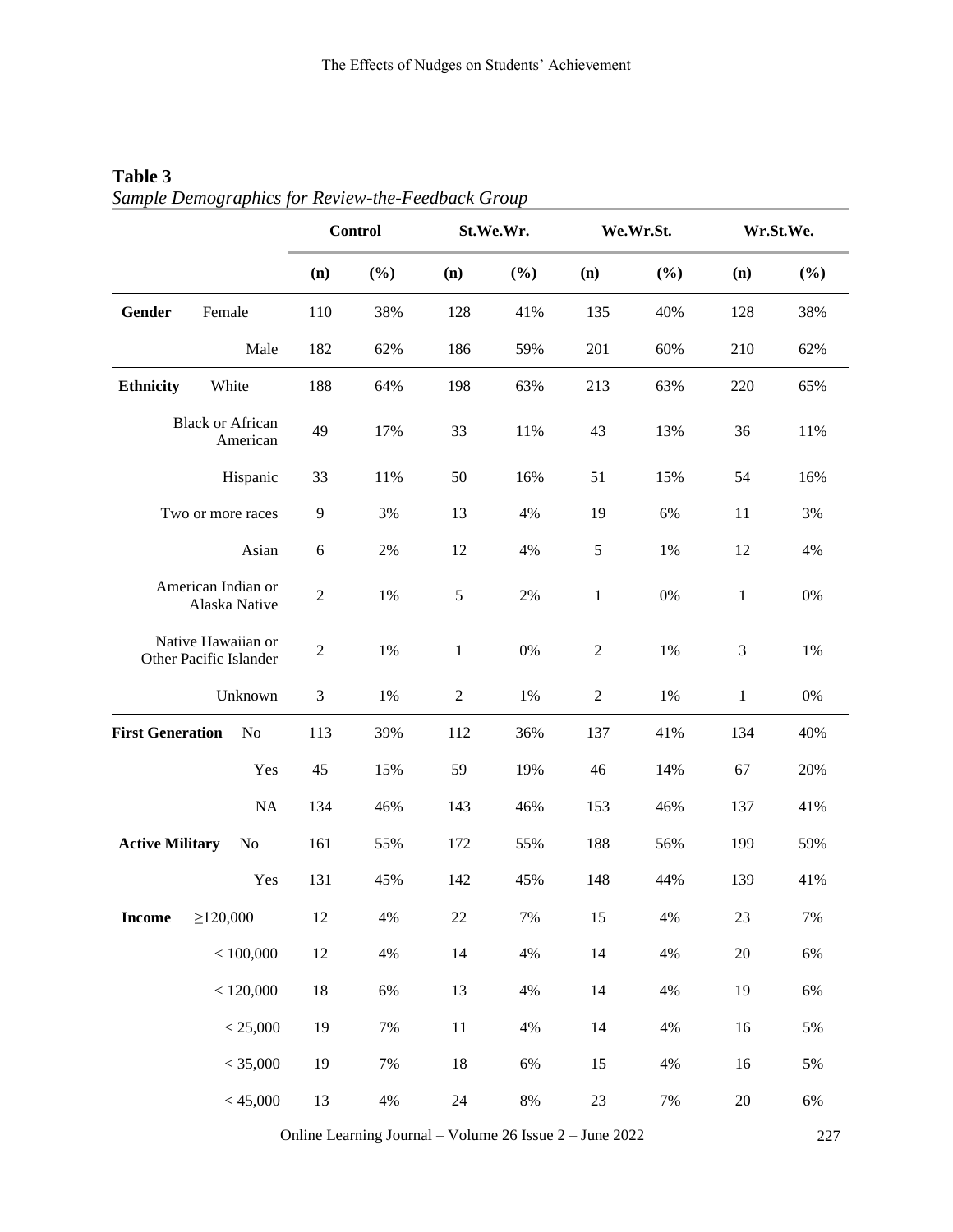|           |     | <b>Control</b> |     | St.We.Wr. |     | We.Wr.St. |     | Wr.St.We. |
|-----------|-----|----------------|-----|-----------|-----|-----------|-----|-----------|
|           | (n) | $(\%)$         | (n) | (%)       | (n) | (%)       | (n) | (%)       |
| < 55,000  | 24  | 8%             | 20  | 6%        | 28  | 8%        | 25  | 7%        |
| < 70,000  | 30  | 10%            | 32  | 10%       | 39  | 12%       | 32  | 9%        |
| < 85,000  | 19  | 7%             | 22  | 7%        | 25  | 7%        | 32  | 9%        |
| <b>NA</b> | 126 | 43%            | 138 | 44%       | 149 | 44%       | 135 | 40%       |

*Note.*  $St =$  Strength Nudge;  $We =$  Weakness Nudge;  $Wr =$  Writing Nudge.

#### **Design and Procedures**

Two randomized controlled trials were conducted concurrently to examine the effects of two Completion Nudges and three Review-the-Feedback Nudges, sent to students via e-mail. As described above and in Table 4, Completion Nudges were designed to deliver a social norm or a performance nudge to students who had not completed any of the DAACS assessments within three weeks of initially being enrolled in the orientation course. As an open enrollment institution, new students were added to this study on a weekly basis. Each week, new students were randomly assigned with equal probability to one of three conditions: (1) a control group that did not receive any email nudges  $(n = 1, 725)$ ,  $(2)$  a treatment group that received a Performance Nudge (*n* = 1,686), or (3) a treatment group that received a Social Norms Nudge (*n*  $= 1,646$ ). There is no attrition from the study because once students were assigned to a group, their outcomes were observed.

#### **Table 4**

*Description and Content of DAACS Nudges*

| <b>Nudge Type</b>            | <b>Description</b>                                                                                            | <b>Full Text of Nudge</b>                                                                                                                                                                                                                                                                                                                        |  |  |  |  |
|------------------------------|---------------------------------------------------------------------------------------------------------------|--------------------------------------------------------------------------------------------------------------------------------------------------------------------------------------------------------------------------------------------------------------------------------------------------------------------------------------------------|--|--|--|--|
|                              | Completion Nudges for Students to Complete the DAACS Assessments                                              |                                                                                                                                                                                                                                                                                                                                                  |  |  |  |  |
| <b>Social Norms</b><br>Nudge | Uses social norms to encourage<br>students to complete the<br>DAACS assessments.                              | "Over 80% of college students at<br>participating universities have completed the<br>DAACS. You are currently in the small<br>minority of people who have not yet<br>completed it. Please consider completing the<br>DAACS, after which you will be given results<br>and helpful feedback on how to become an<br>efficient, successful learner." |  |  |  |  |
| Performance<br>Nudge         | Uses the likelihood of<br>improved performance to<br>encourage students to complete<br>the DAACS assessments. | "College students who use the DAACS are<br>1.5 times more successful than those who<br>have not. You are currently in the small<br>minority of people who have not yet<br>completed it. Complete the DAACS now to<br>learn about your strengths and weaknesses                                                                                   |  |  |  |  |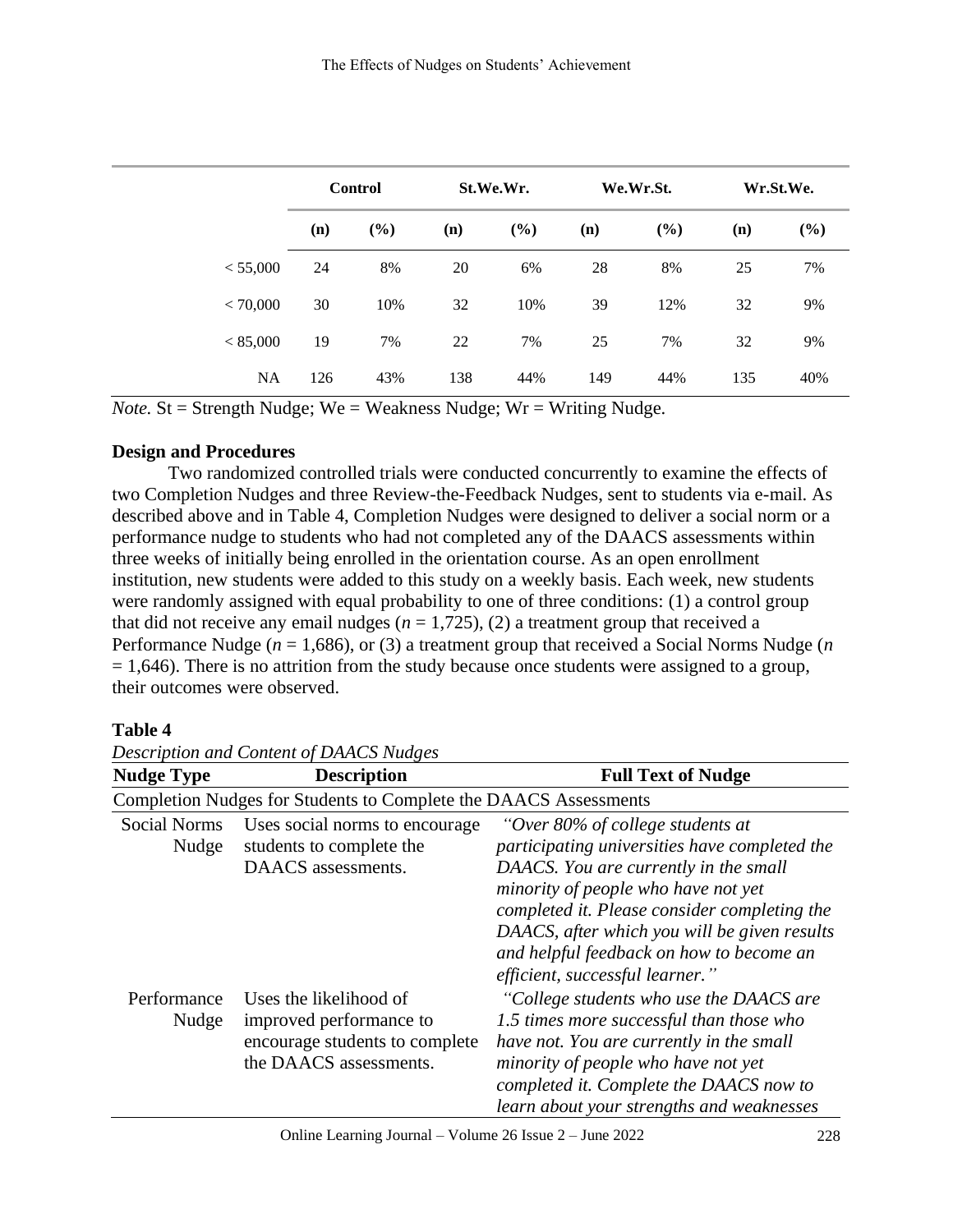| <b>Nudge Type</b> | <b>Description</b>                                                                                                                                                                                                                                                                      | <b>Full Text of Nudge</b>                                                                                                                                                                                                                                                                                                                                                                                                                                                                                                       |
|-------------------|-----------------------------------------------------------------------------------------------------------------------------------------------------------------------------------------------------------------------------------------------------------------------------------------|---------------------------------------------------------------------------------------------------------------------------------------------------------------------------------------------------------------------------------------------------------------------------------------------------------------------------------------------------------------------------------------------------------------------------------------------------------------------------------------------------------------------------------|
|                   |                                                                                                                                                                                                                                                                                         | and discover ways to become a better<br>learner."                                                                                                                                                                                                                                                                                                                                                                                                                                                                               |
|                   |                                                                                                                                                                                                                                                                                         | Informational Review-the-Feedback Nudges for Students Who Already Completed DAACS                                                                                                                                                                                                                                                                                                                                                                                                                                               |
| Writing<br>Nudge  | Asks students about how well<br>they are following through on<br>what they committed to<br>regarding improving their SRL<br>in their essays for the DAACS<br>writing assessment. Includes a<br>link to their essay so they can<br>remind themselves of what<br>they said they would do. | "You recently completed the DAACS writing<br>assessment, in which you committed to<br>improving your self-regulated learning. If<br>you have followed through on the strategies<br>you committed to using in your essay, bravo!<br>If you have not, click here to reread your<br>essay to remind yourself of the strategies you<br>committed to using. Click here to review<br>strategies related to becoming a self-<br>regulated learner."                                                                                    |
| Strength<br>Nudge | Encourages students to keep up<br>the good work on a sub-domain<br>they scored high on, and directs<br>them toward strategies to<br>continue to improve or in case<br>they find themselves slipping<br>in regards to that sub-domain.                                                   | "You recently completed the DAACS self-<br>regulated learning survey, and were given<br>results and feedback on your individual<br>strengths and weaknesses. Your results<br>indicated that you scored high on [a scale,<br>e.g., motivation, strategies, metacognition].<br>Congratulations-this is an important asset<br>that will help you as you continue your<br>studies. If you'd like to read more about [the<br>scale], or if your skills in this area have<br>slipped since you first took the survey, click<br>here." |
| Weakness<br>Nudge | Encourages students to review<br>feedback on a subscale on<br>which they scored poorly, and<br>directs them toward strategies<br>to continue to improve in<br>regards to that scale.                                                                                                    | "You recently completed the DAACS self-<br>regulated learning survey and were given<br>feedback about areas in which you could<br>improve. Your results for planning indicate<br>that you will perform better in college if you<br>try new strategies. Click here to learn about<br>strategies for [a subscale]."                                                                                                                                                                                                               |

Review-the-Feedback Nudges were designed for students who had already completed the DAACS SRL and writing assessments to encourage them to review their feedback.

These students were randomly assigned to either the control group ( $n = 292$ ) or one of three treatment groups that received a different sequence of three nudge messages: (1)Strength.Weakness.Writing Nudge (*n* = 307), Weakness.Writing.Strength Nudge (*n* = 329), and Writing.Strength.Weakness Nudge (*n* = 327). These three nudges were sent to students over the span of three consecutive weeks. Figure 1 provides an illustration of the design and Table 4 contains the full text of the nudges.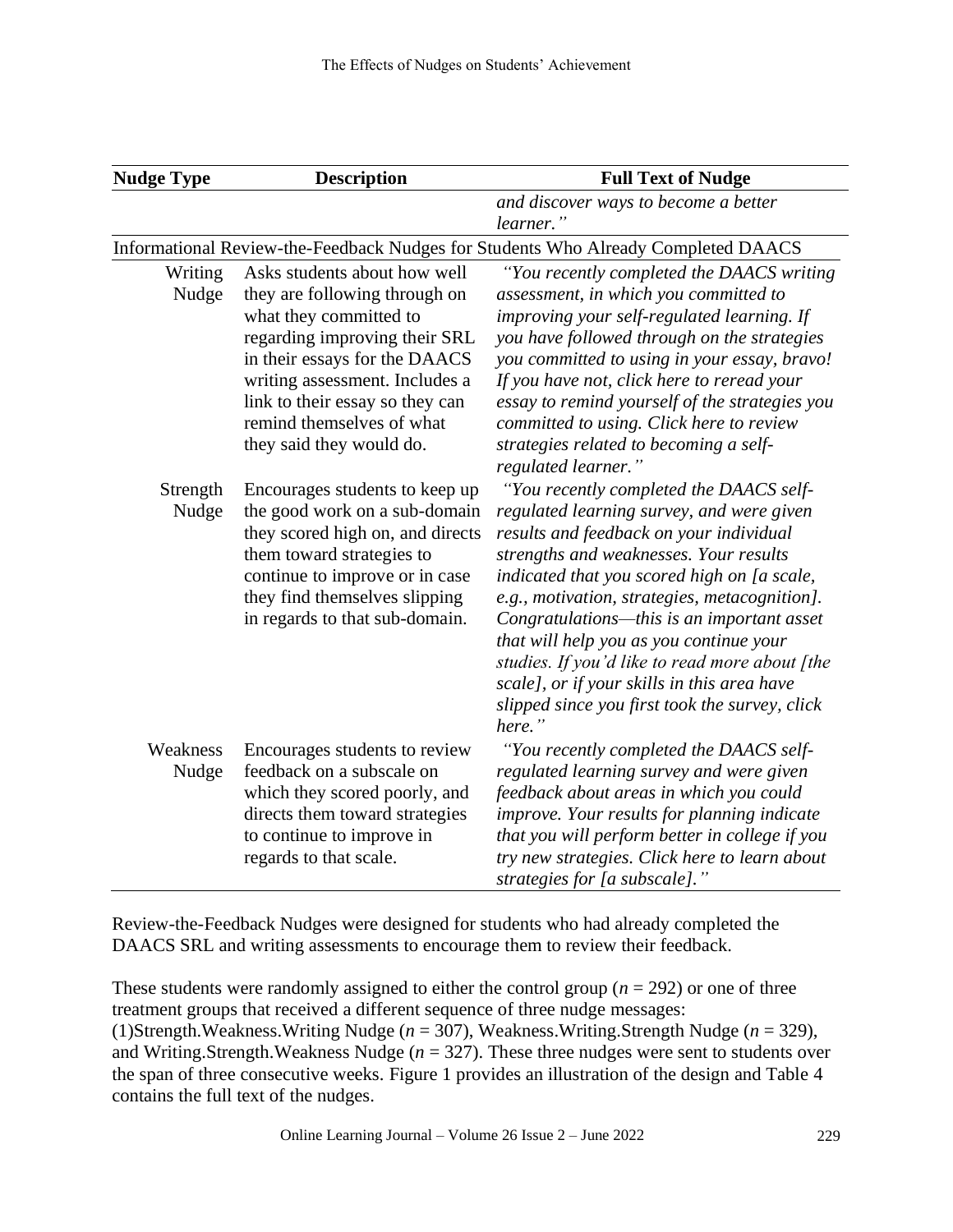#### **Figure 1**



#### **Data Sources**

Behavioral and academic outcomes were collected to address our research questions.

#### *Behavioral Outcomes*

Students' completion of the DAACS assessments and their opening of the feedback and OERs were used as behavioral indicators before and after they received nudges. For the Completion Nudges group, students who completed the DAACS self-regulated learning and writing assessments within 14 days of when they received the nudge were considered to have responded to the nudge; those who completed the DAACS assessments after 14 days, or never completed the assessments, were considered to have been nonresponsive.

Students in the Review-the-Feedback Nudges group received a series of three nudges. Students who logged in to view the DAACS results and resources within four weeks of receiving the first nudge (one week after the third nudge was sent) were considered to have responded to the nudge; those who logged in later or did not log in at all were considered to have been nonresponsive.

#### *Academic Outcomes*

First semester course completion was the dichotomous indicator of the academic outcome. That is, students who successfully completed at least three credits by the end of their first semester were deemed successful; students who did not were deemed unsuccessful.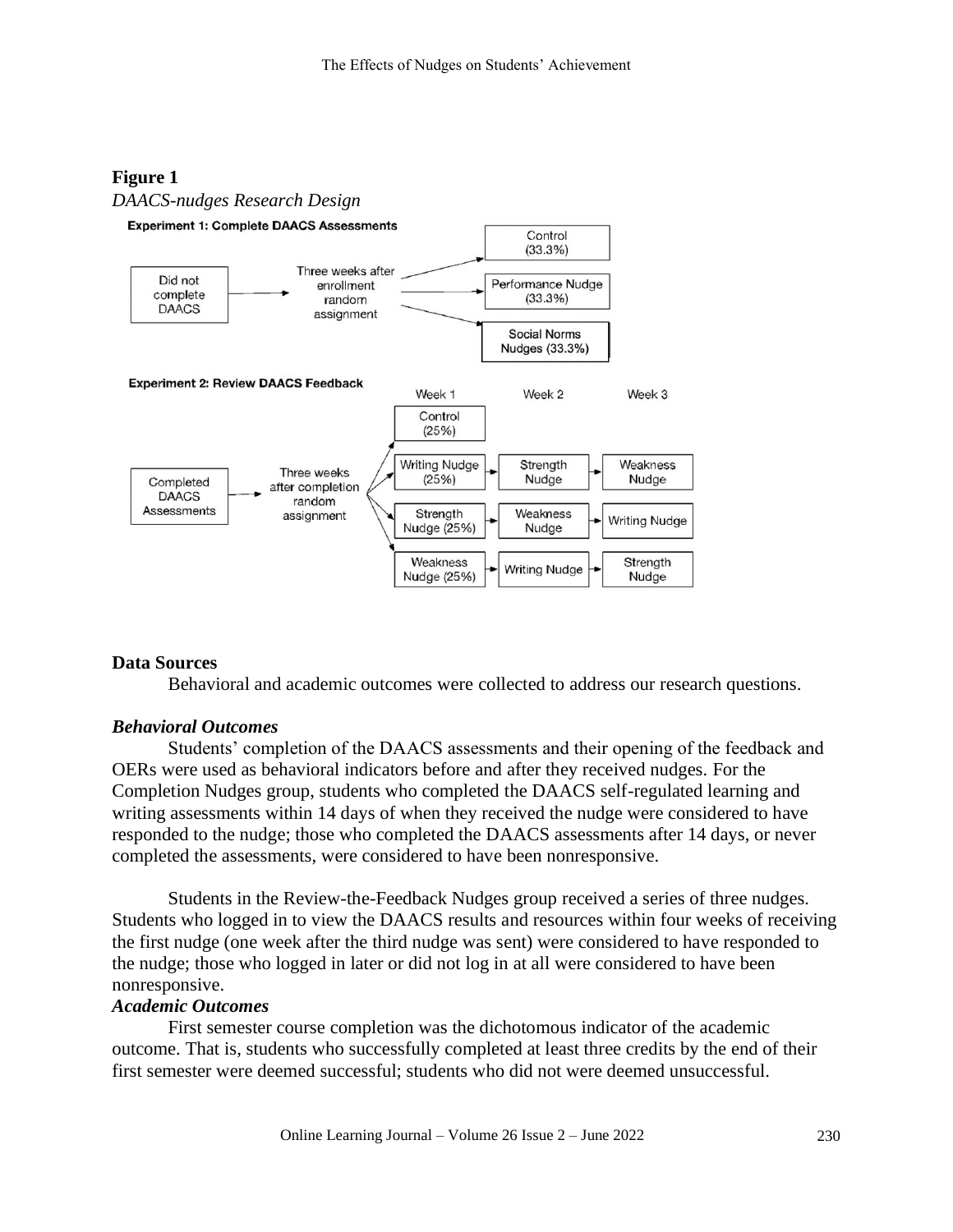## **Results**

#### **Research Question 1: Do Completion Nudges increase rates of completion of the DAACS assessments? If so, which type of nudge (social norms or performance) has the largest effect on completion?**

A chi-square goodness-of-fit was performed on the Completion Nudges group to determine whether the two treatment and control groups resulted in equal completion of DAACS. Completion of DAACS among the three conditions was not equally distributed,  $X^2$  (2,  $N = 5,096$  = 10.999,  $p < 0.01$ . Post-hoc analysis of between group differences revealed that the Performance Completion Nudge resulted in a significantly higher completion rate than the Social Norms Completion Nudge and the control group. There were no significant differences between the Social Norms Completion Nudge and the control group (Figure 2).

#### **Figure 2**





#### **Research Question 2: Do students who had already completed the assessments login to the DAACS website when they receive a series of three informational Review-the-Feedback Nudges (strength, weakness, writing)? If so, which sequence of nudges has the greatest effect on the number of logins?**

A chi-square goodness-of-fit was performed to determine whether the three treatment and control groups resulted in equal percentage of students reviewing their DAACS feedback. The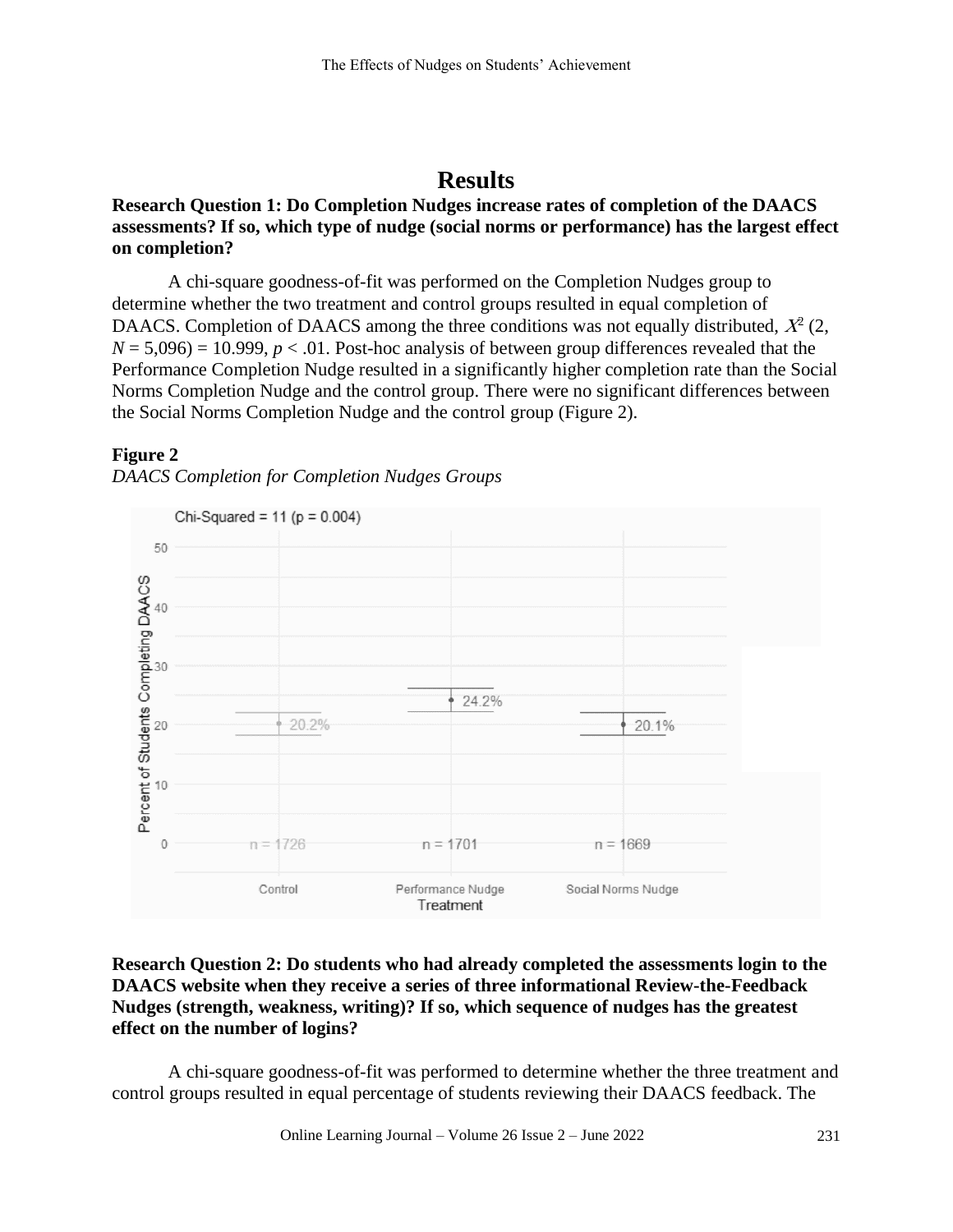percentage was not equally distributed across the four groups,  $X^2$  (3,  $N = 1,280$ ) = 92.53,  $p$  < .001. Post-hoc analysis indicated that the Writing.Strength.Weakness series of nudges (36.1% reviewed the feedback) and Weakness.Writing.Strength series of nudges (27.7% reviewed) outperformed Strength.Weakness.Writing. (22.6% reviewed) series, as well as the control group (4.5% reviewed; Figure 3).

#### **Figure 3**





*Note*. St.We.Wr. = Strength.Weakness.Writing; We.Wr.St = Weakness.Writing.Strength; Wr.St.We. = Writing.Strength.Weakness

#### **Research Question 3: Do nudges have an effect on students' first-term course completion? If so, which nudges have the largest effect?**

**DAACS Completion Nudge Group.** A chi-square goodness-of-fit was performed to determine whether students' behavioral response to a Completion Nudge increases their first term course completion. The percentage was equally distributed across the three groups, with 51.4% of the Control group ( $n = 888$ ), 54.0% of the Performance Nudge group ( $n = 919$ ), and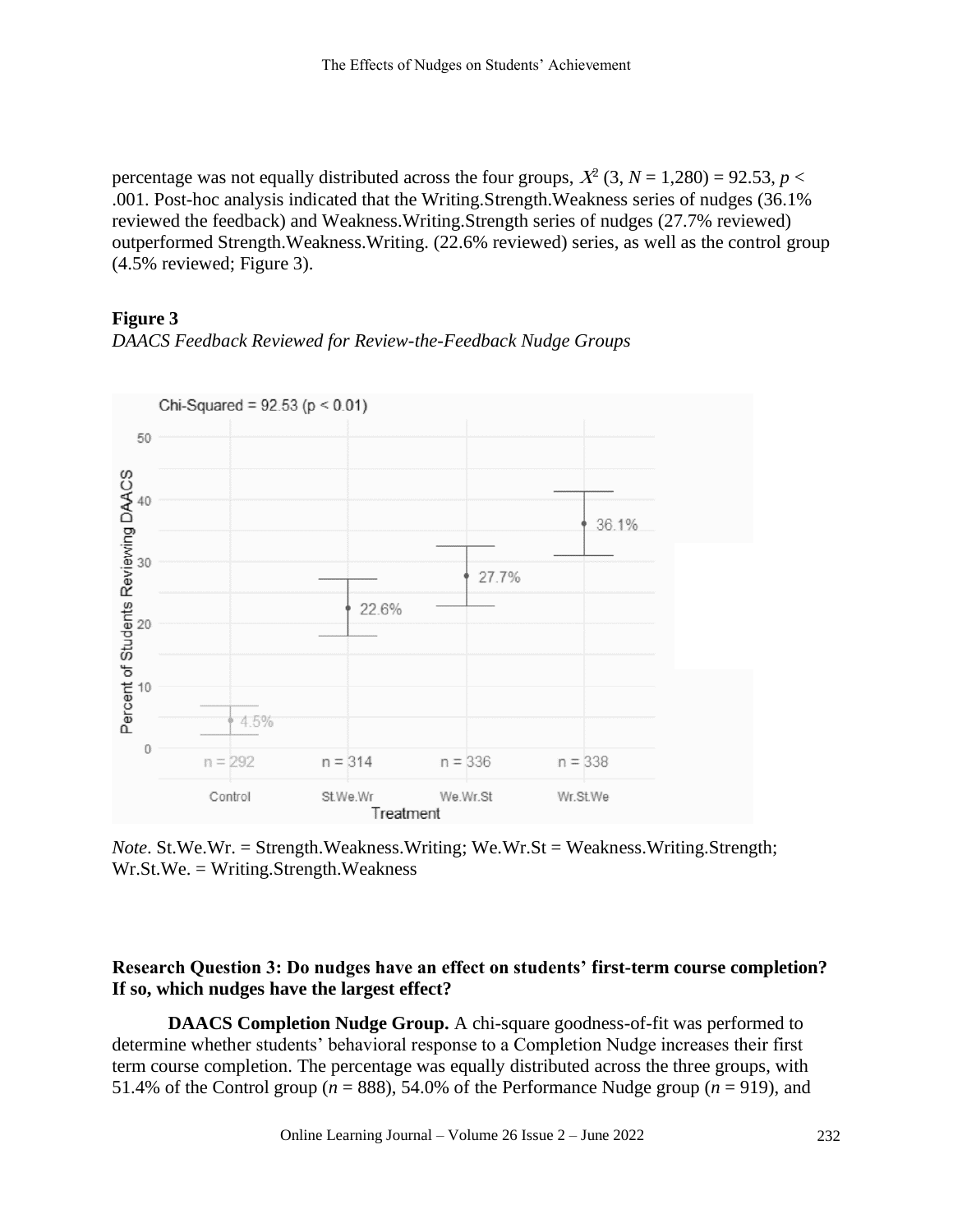52.9% of the Social Norms Nudge group ( $n = 883$ ) completing their first term course,  $X^2$  (2,  $N =$  $5096$ ) = 2.29,  $p = 0.32$ . Although there are slight differences in the percentages of students who successfully completed three credits during their first semester, students who received a Completion Nudges are statistically comparable to the students who did not.

**Review-the-Feedback Nudge Group.** A chi-square goodness-of-fit was performed to determine whether students' behavioral response to the Review-the-Feedback Nudges increases their first term course completion. The percentage was equally distributed across the four groups, with 53.8% of the Control group ( $n = 157$ ), 49.0% of the Strength. Weakness. Writing Nudges group (*n* = 154), 49.4% of the Weakness.Writing.Strength Nudges group (*n* = 166), and 53.6% of the Writing.Strength.Weakness Nudges group  $(n = 181)$  successfully completing three credits during their first semester,  $X^2$  (2,  $N = 1,280$ ) = 2.51,  $p = .47$ . That is, the course completion of students who received the Review-the-Feedback Nudges is comparable to students who did not.

#### **Research Question 4: Of the students who received a nudge, is responding to it associated with an increase in first term course completion? If so, which nudges have the strongest association?**

**Completion Nudge Group.** A chi-square goodness-of-fit was performed to determine whether students' behavioral response to the Completion Nudge was associated with an increase in their first term course completion. The percentage was not equally distributed across the two groups, with 69.3% of the Responded-to-Nudge group, and 49.0% of the Did-Not-Respond-to-Nudge group completing their first term course completion,  $X^2$  (1,  $N = 3,370$ ) = 95.70,  $p < .001$ . That is, students who completed the DAACS assessments in response to the nudge were more likely to earn three credits during their first semester than students who did not. Furthermore, the group of students who responded to the performance nudge had slightly more success with first term course completion (72.2%) as compared to the group of students who responded to the social norms nudge (65.7%), and this difference approached statistical significance  $X^2$  (1,  $N =$  $746$ ) = 3.466,  $p = 0.06$ .

**Review-the-Feedback Nudge Group.** A chi-square goodness-of-fit was performed to determine whether students' behavioral response to the Review-the-Feedback Nudge was associated with an increase in their first term course completion. The percentage was equally distributed across the two groups, with 53.1% of the Responded-to-Nudge group, and 49.7% of the Did-Not-Respond-to-Nudge group completing a first term course,  $X^2$  (1,  $N = 988$ ) = .83,  $p =$ .364. This means that the course completion rates of students who responded to the Review-the-Feedback Nudge by accessing their DAACS feedback is comparable to the students who did not.

## **Discussion**

The purpose of this study was to examine the effects of nudges on a sample of largely non-traditional, online students' use of the DAACS assessments and feedback, and on their first semester course completion. The results indicate that some nudges had an effect on students' completion of the DAACS assessments and accessing the feedback. We sent two different nudges to students who had not yet completed the DAACS. The Social Norms nudge informed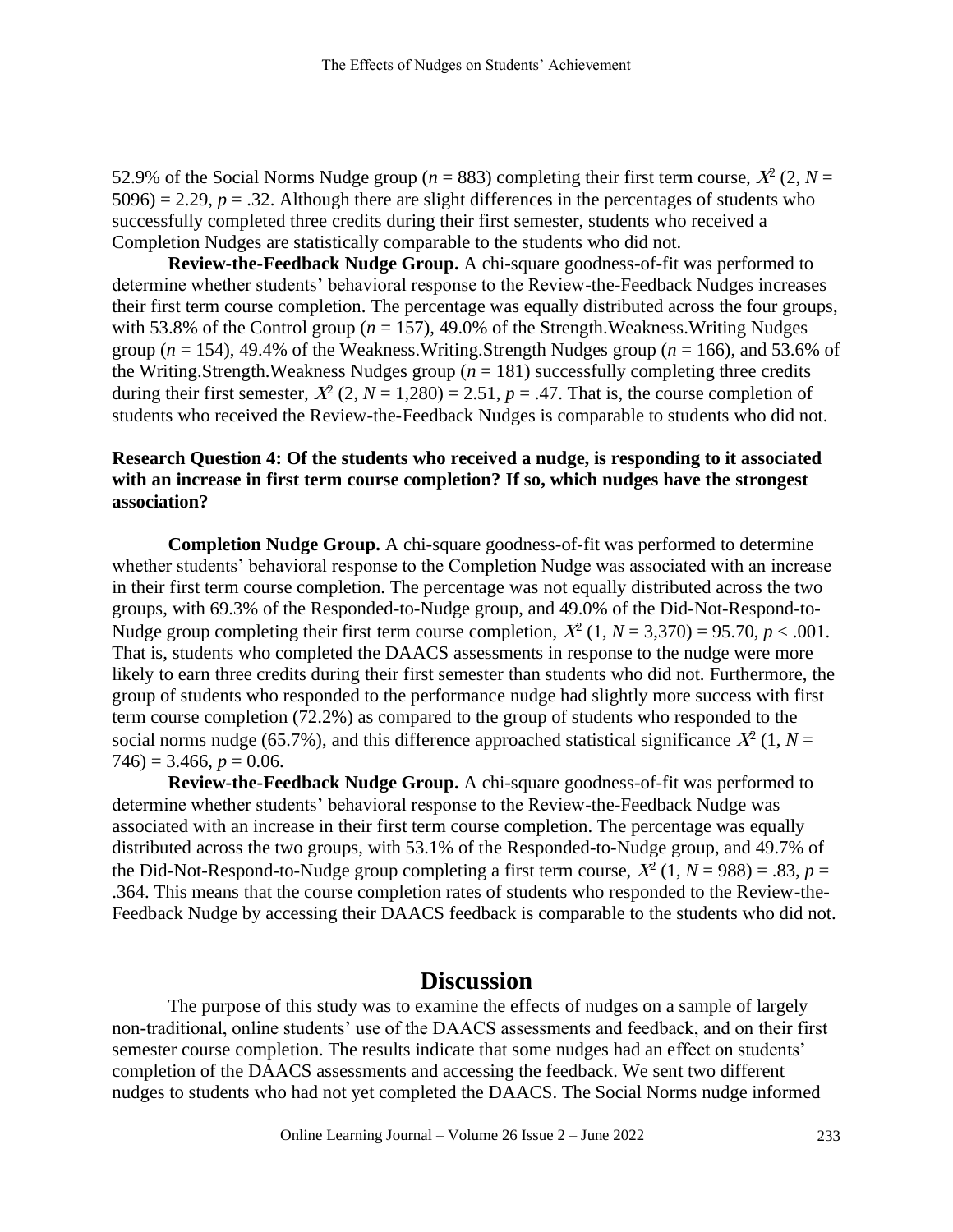students of the high percentage of students who have completed the DAACS, and the Performance nudge informed students of the success previous students have had after using DAACS. Both nudges included a statement that the student was "in the small minority" of students who had not yet completed the DAACS. The Performance nudge had a positive effect on students' completion of the DAACS compared to a control group, while the Social Norms nudge did not.

This finding is consistent with the literature on reminder nudges, which suggests that reminding students to complete a task can have a positive effect on a variety of outcomes (Castleman & Page, 2015, 2016, 2017; Unkovic et al., 2016). The finding that the Performance Nudge outperformed the Social Norms Nudge is not surprising, given the mixed evidence in the literature of effectiveness of social comparison nudges. While both nudges pointed out that a student was "in the small minority," the Performance Nudge also provided motivational information ("students who use the DAACS are 1.5 times more successful than those who have not"). As a result, it might have behaved more like an informational nudge than a social comparison nudge.

The results of this study also suggest that nudges that encourage students to review the DAACS feedback increase the rate of logging in to view the feedback. We tested three nudges that served as reminder and informational nudges, randomizing the order in which these nudges were sent. Although the Review-the-Feedback nudges increased students' viewing of feedback in any order, the most effective order was the one that began with the writing nudge, which encouraged students to review the brief essay they wrote for the writing assessment about their SRL survey results and plans for becoming more self-regulated. This finding is consistent with the literature on informational nudges, which demonstrates that giving students information about their behavior and ability or how to overcome behavioral barriers has a positive effect on academic outcomes (Damgaard & Nielsen, 2018). We speculate that the series of nudges that began by encouraging students to review their own essays was most effective because it was inherently personal: the vast majority of students wrote earnest essays about their plans to become better self-regulated learners (Akhmedjanova et al., 2019), which suggests that they might have found a reminder to reread what they wrote particularly motivating.

Finally, we tested whether any of the nudges influenced an academic outcome, namely first-term course completion. We found that none of the nudges resulted in significantly different outcomes than the control groups. Thus, although the nudges had an effect on immediate behaviors (completing the DAACS, clicking on the feedback), they did not have an effect on a complex, relatively long-term academic outcome. Although feedback has a well-established influence on learning (Lipnevich & Smith, 2018), it is clear from these findings and the nudges literature that people can be compelled to engage in a discrete behavior through nudges but changing a chain of behaviors over long periods of time to increase performance is difficult.

However, there were significant differences in first-term course completion between students who were sent a Completion Nudge and responded to that nudge and students who did not respond. While we cannot determine causality from this finding, since we had no control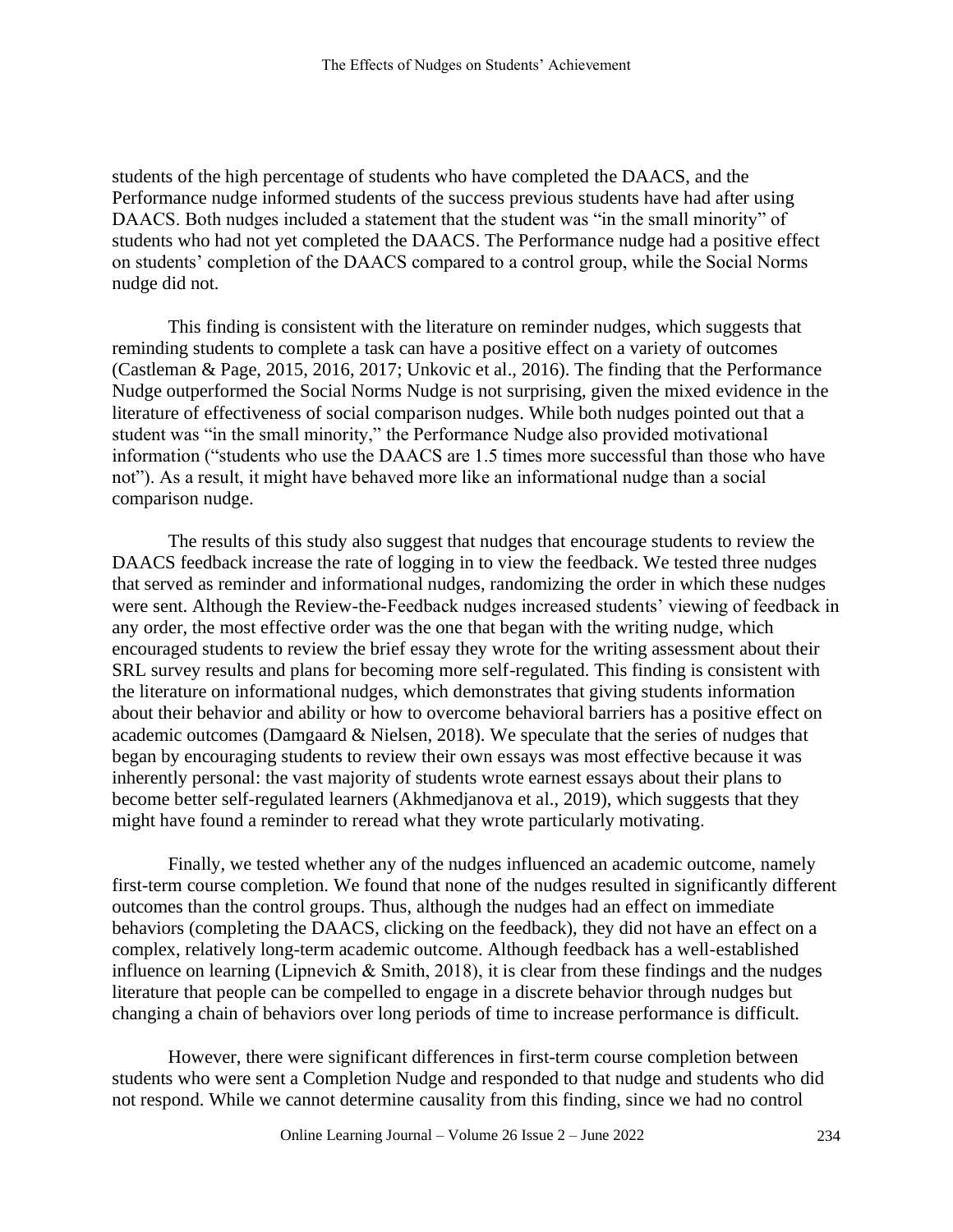over who responded to the nudge, this finding implies that the DAACS can be beneficial to those who use it. It might seem obvious that students who seek out resources to improve their college success will be more successful, whether the intervention is effective or not. However, in this study students who were sent Completion Nudges were those who had not completed the DAACS when first asked to do so, so this finding cannot be explained simply in terms of compliance or motivation. We speculate that the Completion Nudges did what nudges do best: remind people to do something beneficial that they have put off.

Interestingly, students who received and responded to the performance nudge were more likely to be successful than students who received and responded to the social norms nudge. Although this difference was only marginally significant, it is consistent with our other finding that the performance nudge was more effective at getting students to complete the DAACS than the social norms nudge. Again, the promise of improved performance provoked more of the desired response than did social comparison.

There are a few limitations to this study. First, our sample consisted only of students from one online college, most of whom were nontraditional in terms of age and number of transfer credits. Thus, the findings from this study are not generalizable to traditional students in traditional educational institutions. Second, although we found significant effects of a series of nudges that encourage students to review their feedback, we cannot determine which of the three individual nudges (writing, strengths, weaknesses) was most effective, since they were all sent to all treatment students at some point. The reasoning behind sending all three nudges was that we were primarily concerned with increasing students' use of the DAACS in a way that would maximize its effectiveness. This reasoning worked, as the nudges did have an effect on how frequently students accessed the DAACS feedback, and we were able to determine which ordering of the nudges was most effective. However, future research should isolate these three nudges to determine their relative effectiveness.

Another limitation of this study is the outcome used to measure academic performance. Since Excelsior College utilizes a pass/fail system, we were only able to operationalize academic performance as whether or not students successfully completed at least three credits by the end of their first semester. Thus, the outcome measure we used might have operated as a measure of persistence rather than of performance. Since the nudges were aimed at increasing students' performance, rather than their persistence, future research should investigate the effects of nudges on more traditional measures of academic performance, such as grades or GPA.

We also acknowledge the criticism made by Hertwig and Grüne-Yanoff (2017) that nudges are paternalistic. While we acknowledge that nudges can be perceived as coercive and undermining autonomy, we argue that the nudges employed for the DAACS encourage students to make choices for themselves that can increase their chances of success without restricting their autonomy. All of the nudges, and the DAACS itself, encourage students to regulate their own learning, and thus are more aligned with what Hertwig and Grüne-Yanoff (2017) call educative nudges or "boosts", which "seek to foster people's cognitive and motivational competences" (p.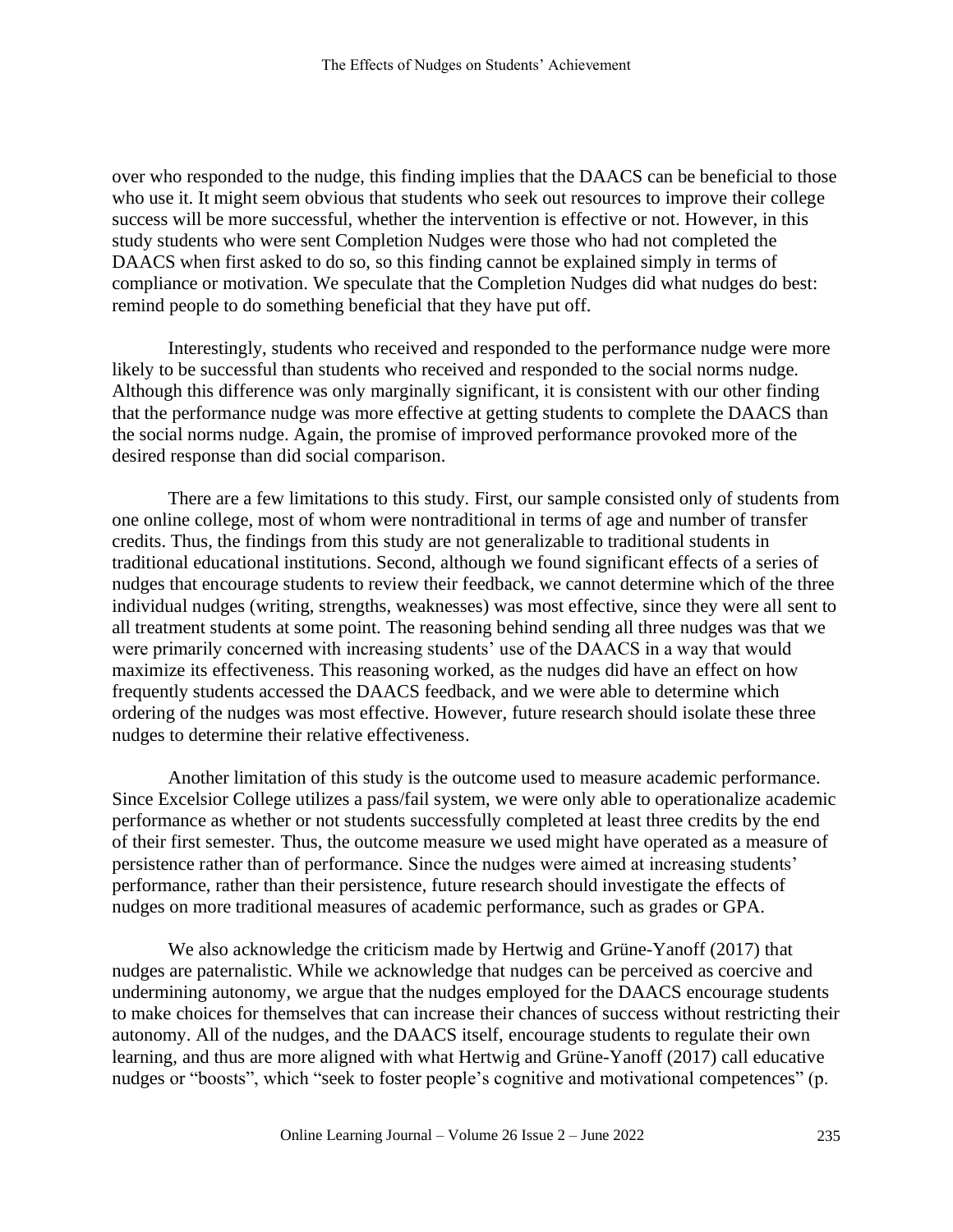981), rather than non-educative nudges, which simply aim to change people's behavior without a corresponding improvement in skills or competencies.

The use of nudges has increased in popularity over the last several years because they offer a cost-effective way of encouraging individuals to engage in specific behaviors. Results from this study contribute to this body of research by investigating the efficacy of a variety of new nudges created specifically for online learning and DAACS, and which aim to use aspects of nudges that have worked in previous research while avoiding or improving on aspects which have not worked. That is, we found that nudges are effective in prompting students to engage in specific academic activities, while also revealing that not all nudges perform equally. Nudges that combined features of reminder, social comparison, and informational nudges were more effective than nudges that only provided information about social norms. In addition, students who were nudged to review their academic strengths, weaknesses, and the SRL strategies they planned to use were more likely to do so than students who did not receive these nudges. These effects varied based on the order in which the nudges were sent, with the suggestion to review a self-authored essay about self-regulated learning being the most effective lead nudge.

When designing an educational tool for online students, having faith that "if you build it, they will come" might not result in students using the tool to its full advantage. Although previous research has demonstrated the benefits of using the DAACS on students' college success (Bryer et al., 2019), many students choose not to use it, perhaps because they do not see it as worthy of their time. Some students likely made a rational decision not to use it, as their DAACS results indicated that they were well prepared for college. For the majority of students, however, the DAACS identified gaps in their knowledge and skills that needed to be addressed. This study shows that students can be prompted to take the DAACS assessments and access the related feedback by sending low-cost, automated, and personalized nudges via email. To abuse an old adage, our next step is to determine how to not only get the horse to water and make it drink, but also to make it absorb that water in a way that makes it useful. That is the work of instructional design, and perhaps beyond the scope of a nudge.

#### **Declarations**

The authors declared no potential conflicts of interest with respect to the research, authorship, and/or publication of this article.

The authors assert that approval was obtained from an ethics review board (IRB) at Excelsior College, 7 Columbia Circle, Albany, NY 12203, USA.

This work was supported by the U.S. Department of Education under grant #P116F150077. However, the contents do not necessarily represent the policy of the U.S. Department of Education, and endorsement by the Federal Government should not be assumed.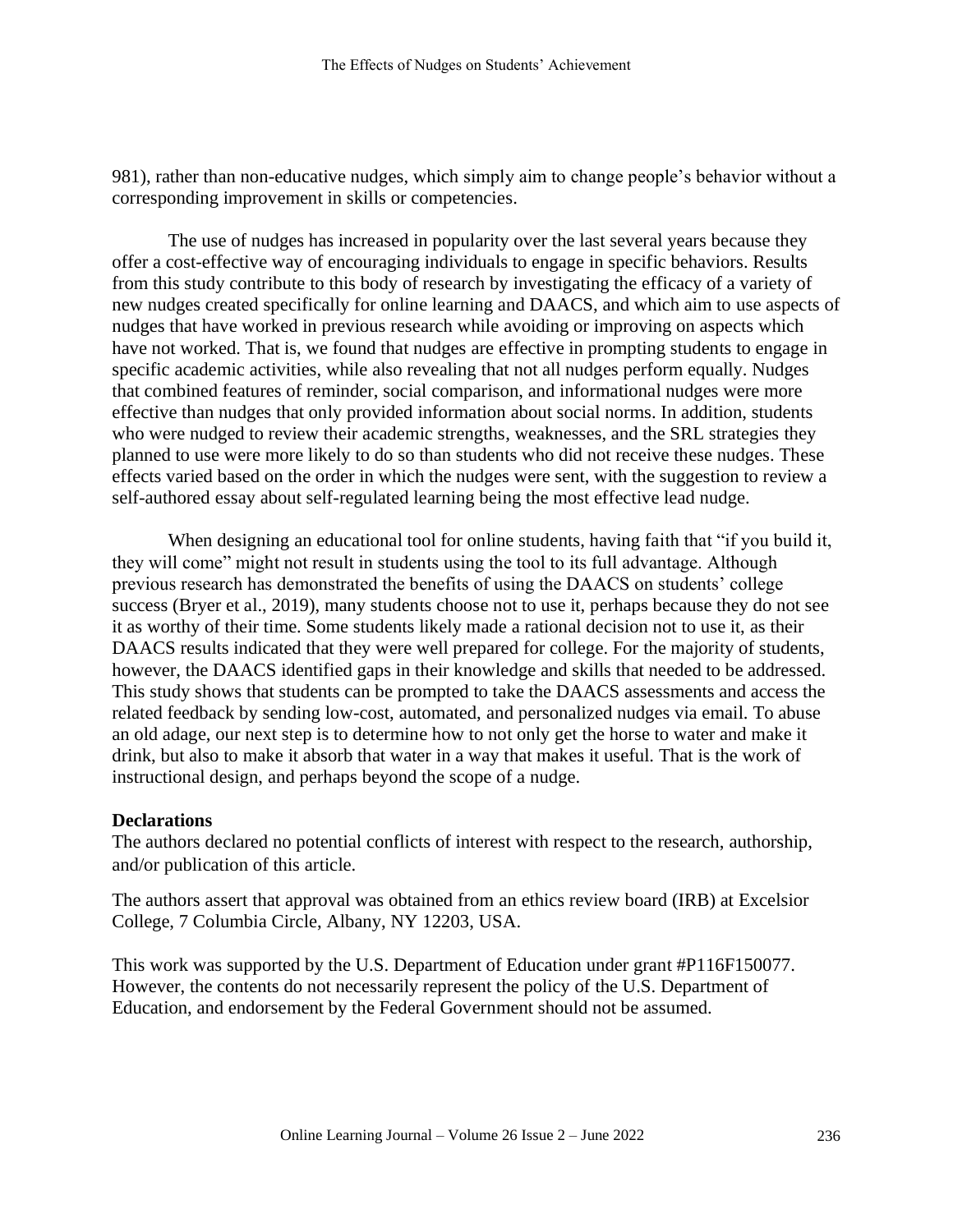# **References**

- ACT. (2019). *The condition of college and career readiness 2019*. ACT. [https://www.act.org/content/dam/act/secured/documents/cccr-2019/National-CCCR-](https://www.act.org/content/dam/act/secured/documents/cccr-2019/National-CCCR-2019.pdf)[2019.pdf](https://www.act.org/content/dam/act/secured/documents/cccr-2019/National-CCCR-2019.pdf)
- Akhmedjanova, D., Lui, A. M., Andrade, H. L., & Bryer, J. (2019, April 4–8). *Validity and reliability of the DAACS writing assessment* [Conference presentation]*.* Annual meeting of the National Council on Measurement in Education (NCME), Toronto, Canada.
- Alan, S., Boneva, T., & Seda, E. (2019). Ever failed, try again, succeed better: Results from a randomized educational intervention on grit. *The Quarterly Journal of Economics, 134*(3), 1121–1162. https://doi.org/10.1093/qje/qjz006
- Azmat, G., Bagues, M., Cabrales, A., & Iriberri, N. (2019). What you don't know…can't hurt you? A natural field experiment on relative performance feedback in higher education. *Management Science*, *65*(8), 3714–3736. https://doi.org/10.1287/mnsc.2018.3131
- Bailey, T., Bashford, J., Boatman, A., Squires, J., Weiss, M., Doyle, W., ... & Young, S. H. (2016). *Strategies for postsecondary students in developmental education: A practice guide for college and university administrators, advisors, and faculty.* NCEE 2017-4011. What Works Clearinghouse. https://files.eric.ed.gov/fulltext/ED570881.pdf
- Bettinger, E. P., & Baker, R. B. (2014). The effects of student coaching: An evaluation of a randomized experiment in student advising. *Educational Evaluation and Policy Analysis, 36*(1), 3–19. https://doi.org/10.3102/0162373713500523
- Bird, K. A., Castleman, B. L., Denning, J. T., Goodman, J., Lamberton, C., & Rosinger, K. O. (2021). Nudging at scale: Experimental evidence from FAFSA completion campaigns. *Journal of Economic Behavior & Organization*, *183*, 105–128. https://doi.org/10.1016/j.jebo.2020.12.022
- Bryer, J., Lui, A. M., Andrade, H. L., Franklin, D., & Cleary, T. (2019, April 5–9). *Efficacy of the Diagnostic Assessment and Achievement of College Skills on multiple success indicators* [Roundtable presentation]. Annual meeting of the American Educational Research Association (AERA), Toronto, Canada.
- Castleman, B. L., & Page, L. C. (2015). Summer nudging: Can personalized text messages and peer mentor outreach increase college going among low-income high school graduates. *Journal of Economic Behavior & Organization, 115,* 144–160. <https://doi.org/10.1016/j.jebo.2014.12.008>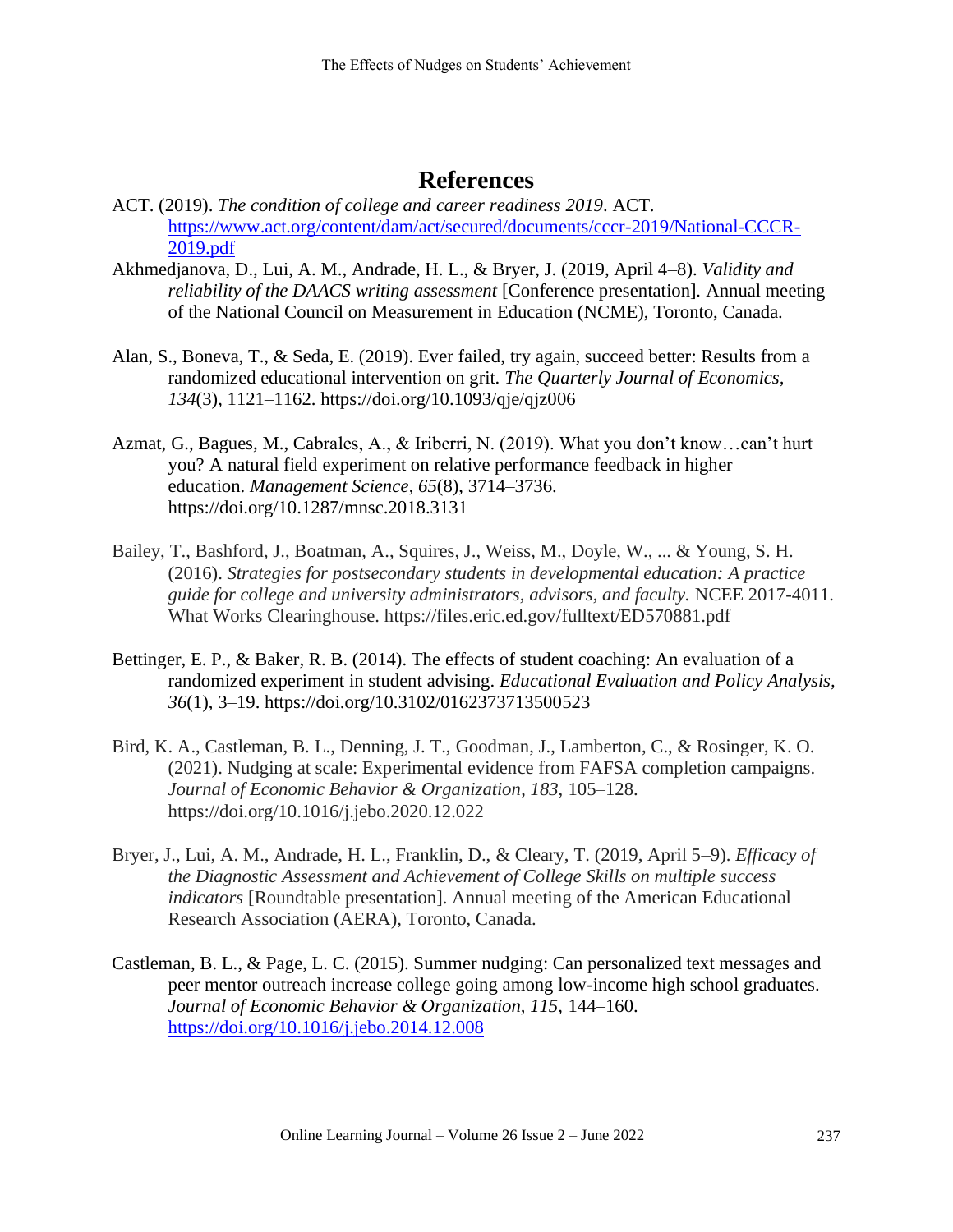- Castleman, B. L., & Page, L. C. (2016). Freshman year financial aid nudges: An experiment to increase FAFSA renewal and college persistence. *Journal of Human Resources, 51*(2), 389–415. https://doi.org/10.3368/jhr.51.2.0614-6458R
- Castleman, B. L., & Page, L. C. (2017). Parental influences on postsecondary decision making: Evidence from a text messaging experiment. *Educational Evaluation and Policy Analysis, 39*(2), 361–377. https://doi.org/10.3102/0162373716687393
- Coffman, L. C., Featherstone, C. R., & Kessler, J. B. (2017). Can social information affect what job you choose and keep? *American Economic Journal: Applied Economics, 9*(1), 96– 117. https://doi.org/10.1257/app.20140468
- Damgaard, M. T., & Nielsen, H. S. (2018). Nudging in education. *Economics of Education Review, 64,* 313–342. https://doi.org/10.1016/j.econedurev.2018.03.008
- Dee, T. S., & Jacob, B. A. (2012). Rational ignorance in education: A field experiment in student plagiarism. *Journal of Human Resources, 47*(2), 397–434. https://doi.org/10.1353/jhr.2012.0012
- Dobronyi, C. R., Oreopoulos, P., & Petronijevic, U. (2019). Goal setting, academic reminders, and college success: A large-scale field experiment. *Journal of Research on Educational Effectiveness*, *12*(1), 38–66. https://doi.org/10.1080/19345747.2018.1517849
- Eyink, J. R., Motz, B. A., Heltzel, G., & Liddell, T. M. (2020). Self‐regulated studying behavior, and the social norms that influence it. *Journal of Applied Social Psychology*, *50*(1), 10– 21. https://doi.org/10.1111/jasp.12637
- Fay, M. P., Barnett, E. A., & Chavarín, O. (2017). *How states are implementing transition curricula: Results from a national scan* (CCRC Research Brief). Community College Research Center, Columbia University. https://ccrc.tc.columbia.edu/media/k2/attachments/ccrc-research-brief-how-statesimplementing-transition-curricula-results-national-scan.pdf
- Gurantz, O., Howell, J., Hurwitz, M., Larson, C., Pender, M., & White, B. (2020). A national‐ level informational experiment to promote enrollment in selective colleges. *Journal of Policy Analysis and Management*. https://doi.org/10.1002/pam.22262
- Hertwig, R., & Grüne-Yanoff, T. (2017). Nudging and boosting: Steering or empowering good decisions. *Perspectives on Psychological Science*, *12*(6), 973–986. https://doi.org/10.1177/1745691617702496
- Hyman, J. (2020). Can light‐touch college‐going interventions make a difference? Evidence from a statewide experiment in Michigan. *Journal of Policy Analysis and Management*, *39*(1), 159–190. <https://doi.org/10.1002/pam.22155>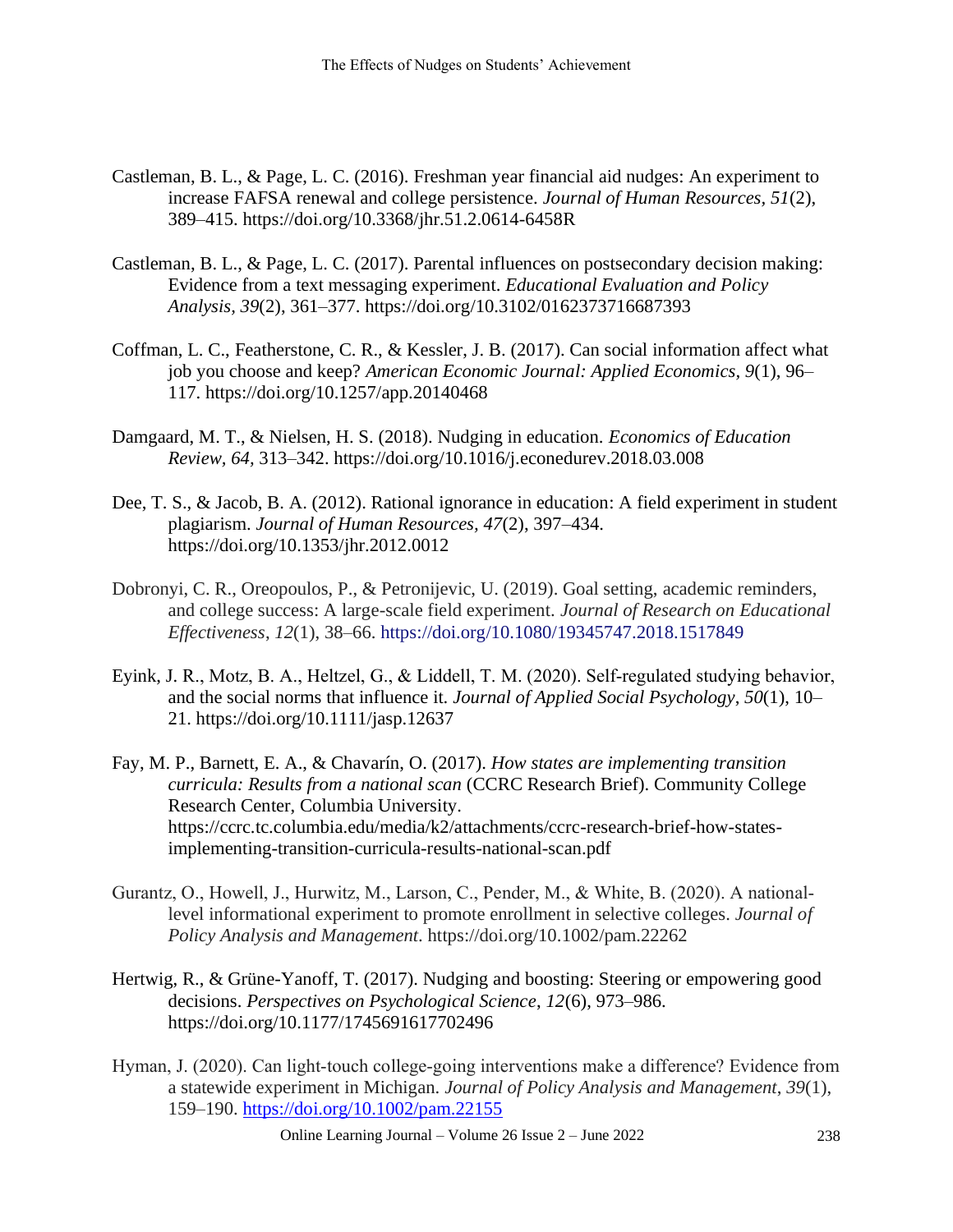- Jaggars, S. S., & Stacey, G. W. (2014). *What we know about developmental education outcomes.*  Community College Research Center. [https://ccrc.tc.columbia.edu/media/k2/attachments/what-we-know-about-developmental](https://ccrc.tc.columbia.edu/media/k2/attachments/what-we-know-about-developmental-education-outcomes.pdf)[education-outcomes.pdf](https://ccrc.tc.columbia.edu/media/k2/attachments/what-we-know-about-developmental-education-outcomes.pdf)
- Lipnevich, A., & Smith, J. (Eds.) (2018). *Cambridge handbook of instructional feedback.*  Cambridge University Press.
- Martinez, I. (2013). *The effects of nudges on students' effort and performance: Lessons from a*

*MOOC*. EdPolicyWorks Working Paper. [https://curry.virginia.edu/working-paper](https://curry.virginia.edu/working-paper-effects-nudges-students%E2%80%99-effort-and-performance-lessons-mooc)[effects-nudges-students%E2%80%99-effort-and-performance-lessons-mooc](https://curry.virginia.edu/working-paper-effects-nudges-students%E2%80%99-effort-and-performance-lessons-mooc)

- Mokher, C. G., Barnett, E., Leeds, D. M., & Harris, J. C. (2019). Re-envisioning college readiness reforms: Florida's statewide initiative and promising practices in other states. *Change: The Magazine of Higher Learning, 52*(2), 14–23. <https://doi.org/10.1080/00091383.2019.1569968>
- Motz, B. A., Mallon, M. G., & Quick, J. D. (2021). Automated educative nudges to reduce missed assignments in college. *IEEE Transactions on Learning Technologies*, *14*(2), 189–200.<https://doi.org/10.1109/TLT.2021.3064613>
- National Assessment of Educational Progress. (2019, September 1). *The nation's report card*. NAEP.<https://www.nationsreportcard.gov/>
- National Center for Public Policy and Higher Education, & Southern Regional Education Board (2010). *Beyond the rhetoric: Improving college readiness through coherent state policy (A special report)*. (ERIC Document Reproduction Service No. ED 510 711). [http://www.highereducation.org/reports/college\\_readiness/CollegeReadiness.pdf](http://www.highereducation.org/reports/college_readiness/CollegeReadiness.pdf)
- Page, L. C., Castleman, B. L., & Meyer, K. (2020). Customized nudging to improve FAFSA completion and income verification. *Educational Evaluation and Policy Analysis*, *42*(1), 3–21.<https://doi.org/10.3102/0162373719876916>
- Thaler, R. H., & Sunstein, C. R. (2008). *Nudge: Improving decisions about health, wealth and happiness.* Yale University Press.
- Tran, A., & Zeckhauser, R. (2012). Rank as an inherent incentive: Evidence from a field experiment. *Journal of Public Economics, 96*(9–10), 645–650. <https://doi.org/10.1016/j.jpubeco.2012.05.004>
- Unkovic, C., Sen, M., & Quinn, K. M. (2016). Does encouragement matter in improving gender imbalances in technical fields? Evidence from a randomized controlled trial. *PLOS One, 11*(4), 1–15.<https://doi.org/10.1371/journal.pone.0151714>